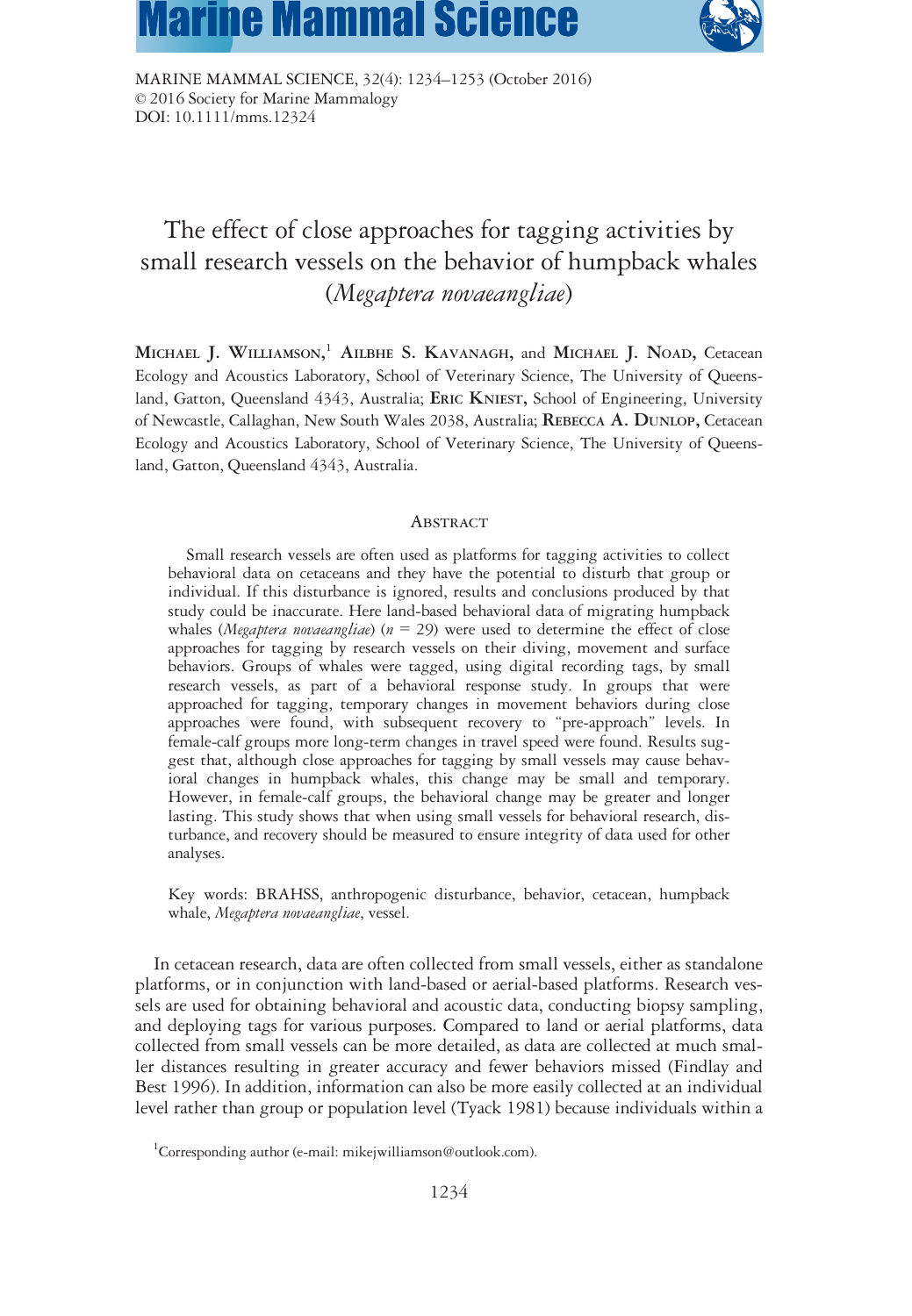group can be more easily and accurately identified. However, there are a number of issues associated with using vessels as data collection platforms for research. Vesselbased data can be less cost-effective and may generate smaller sample sizes compared to land-based studies (Denardo et al. 2001, Elwen et al. 2009).

In order to obtain fine-scale behavioral data on cetaceans from small research vessels, close approaches between 5 m and 100 m are required. These have the potential to disturb the group or individual during data collection (Richardson et al. 1985, Clapham and Mattila 1993, Nowacek et al. 2001) due to the close proximity of the vessel required for data collection, and/or change in the noise levels from the research vessel (Au and Green 2000, Erbe 2002). In many studies, potential disturbance to whales by small vessels is mitigated by minimizing the movement of the vessel, engine noise, and changes in throttle setting, as well as maximizing the vessel distance from the study animal or group during behavioral observations (Miller et al. 2009). Despite these measures, animals may still be disturbed. One way to account for any potential disturbance is to delay any behavioral data collection following close approaches from research vessels until the animal or group has returned to "pre-approach" behavior. Some studies exclude the first two dive cycles after the initial approach by a research vessel to prevent the use of perturbed behavior (Croll et al. 2001, Baumgartner and Mate 2003, Nowacek et al. 2004), but present little objective evidence that animals return to pre-approach behavior after this time. As such, to fully assess any potential disturbance of close approaches on cetaceans, a comparison of the behavior of the target animal or group before, during, and after approaches from small vessels for behavioral sampling is necessary (Van Parijs and Corkeron 2001, Ribeiro et al. 2005). For example, Morete et al. (2007) continuously sampled humpback whale (Megaptera novaeangliae) group behaviors from land and monitored their reactions before, during, and after tourist and research vessels approached the group. However, this may not be feasible in studies that only use one small vessel to collect observational data (e.g., Corkeron 1995, Miller *et al.* 2000), as data collection from land or an additional vessel is required. In the absence of land-based observations, to enable true controls, the effect of the research vessel can be assessed using a regressive technique, where the dependence of response variables (such as diving behaviors) to the research vessel at varying observation distances are examined (Lusseau 2003). However, this kind of method is not regularly undertaken. Overall, there is little investigation of the effect of research vessels on behavior, and when it is investigated, this is often subjective rather than objective.

When visually observing cetaceans from land-based or vessel-based platforms, only behaviors that occur at the water's surface can be observed. As a result, the majority of whale behavior will not be recorded due to the long periods of time these animals spend underwater. In order to supplement behavioral data, there is an increased reliance on tags that can provide an understanding of the three-dimensional movements of cetaceans (Johnson and Tyack 2003). However, close approaches to within several meters are required to attach tags because they are deployed using a long hand-held pole (Mate 1989), or shot at close range using a low velocity system (Heide-Jørgensen et al. 2001). Various reactions to close vessel approaches for pole attachment of suction cup tags have been observed in cetaceans. Strong, long-lasting reactions have been seen in bottlenose dolphins (Tursiops truncatus) (Schneider et al. 1998). However, in other species, such as humpback whales (Stimpert et al. 2012) and fin whales (Balaenoptera physalus) (Giard and Michaud 1997), either mild reactions, or no reaction, have been observed. Varying reactions have also been seen within species,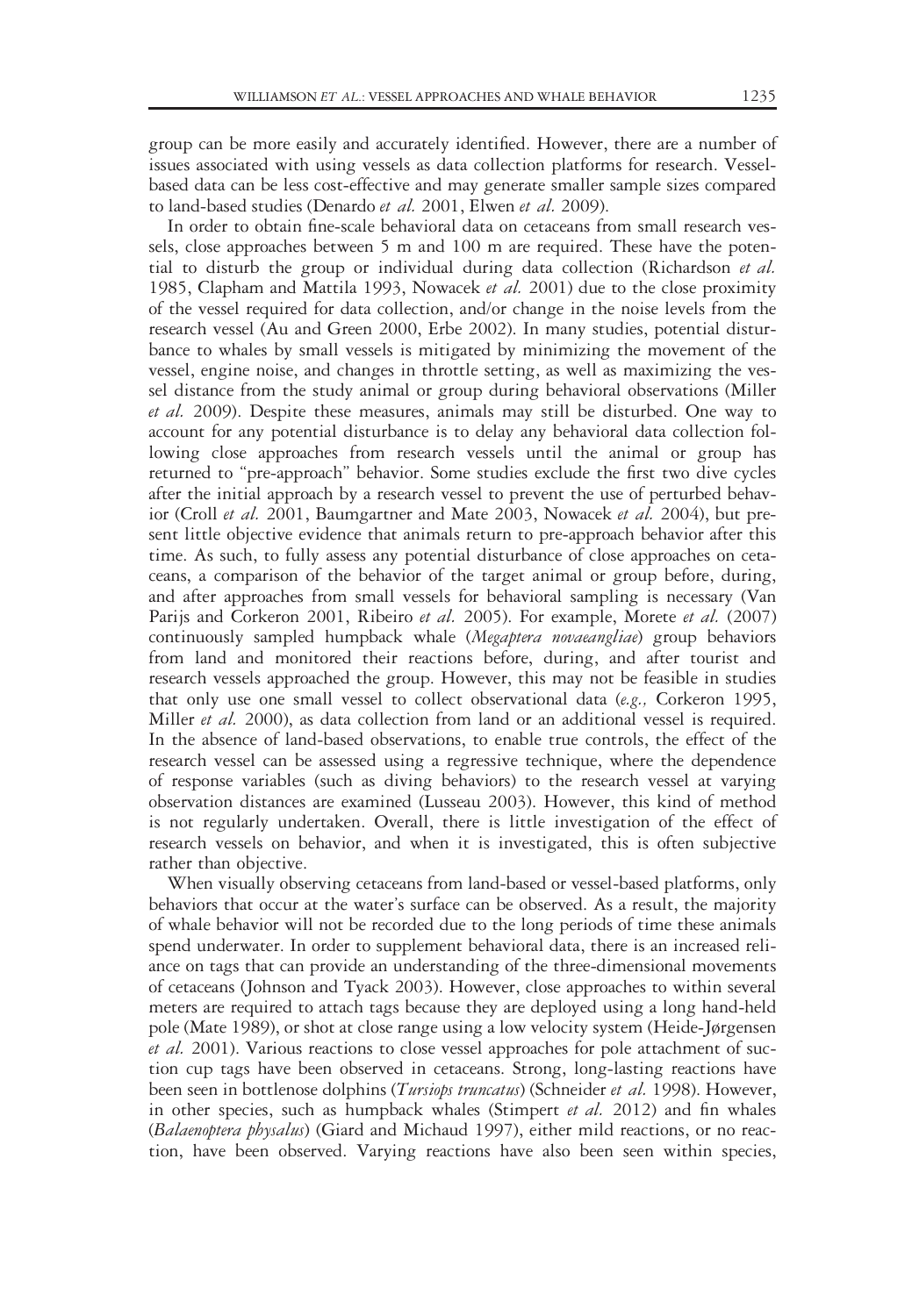depending on the speed and movement of the research vessel when conducting tagging approaches. For example Stimpert et al.  $(2012)$  found that slow approaches caused minimal apparent impact on group behavior when tagging Antarctic humpback whales compared to faster methods.

Potential disturbance of cetaceans from research vessels may be dependent on several factors, such as speed of approach, duration of approach, and angle of approach (Watkins 1981, Alves et al. 2010, Stimpert et al. 2012). Group composition has also been found to be an important factor when looking at behavioral responses. There is evidence that the age and sex composition of a group affect the likelihood of a reaction to disturbance (Cantor et al. 2010, Reisinger et al. 2014). Female fin whales, southern right whales (Eubalaena australis), and humpback whales have been found to be sensitive to biopsy sampling (Clapham and Mattila 1993, Brown et al. 1994, Gauthier and Sears 1999, Best *et al.* 2005). However, competitive groups of male humpbacks show very little response (Clapham and Mattila 1993, McCauley et al. 2000). Additionally, studies have found that humpback whale females with young calves, in particular, seem to have an increased sensitivity to disturbance in regards to biopsy sampling, anthropogenic noise, and vessel traffic (Bauer et al. 1993, Clapham and Mattila 1993, McCauley et al. 2000, Stamation et al. 2010, Stimpert et al. 2012). Therefore, when analyzing behavioral responses in cetaceans, to prevent masking of significant effects, it may be useful to examine any potential variability between cohorts.

Many behavioral studies on humpback whales have involved tagging and/or vessel-based data collection at close proximity, and it has not always been feasible to take into account the effect of noise from the approaching vessel, or to include any measure of behavioral response of the group or individual to the vessel. As part of a larger project investigating the behavioral response of Australian humpback whales to seismic surveys (BRAHSS) (Cato et al. 2013, Dunlop et al. 2015), we were able to track individuals by both land and small vessel observation platforms, giving us the opportunity to evaluate the impact of close approach by our research vessels. Although the primary objective of the BRAHSS project was to assess how these animals react to seismic sound exposures while migrating, no seismic airgun operations were conducted during the observations reported for this study.

The aims of this study were to use land-based observations to (1) determine if the behavior of a group of humpback whales changed during and after a close approach for tagging, (2) determine if focal groups that were approached for tagging attempts behaved differently to focal groups that were not approached for tagging attempts, (3) determine if different tagging strategies caused different behavioral reactions amongst groups approached for tagging attempts, (4) determine if groups subjected to tagging attempts returned to pre-approach behavior before vessel-based focal follows commenced, and (5) specifically determine the reaction of female-calf groups to close approaches for tagging.

### **METHODS**

# Study Site

The study site was located at Peregian Beach (26°30'S, 153°05'E), Queensland, on the east coast of Australia, approximately 150 km north of Brisbane (Fig. 1).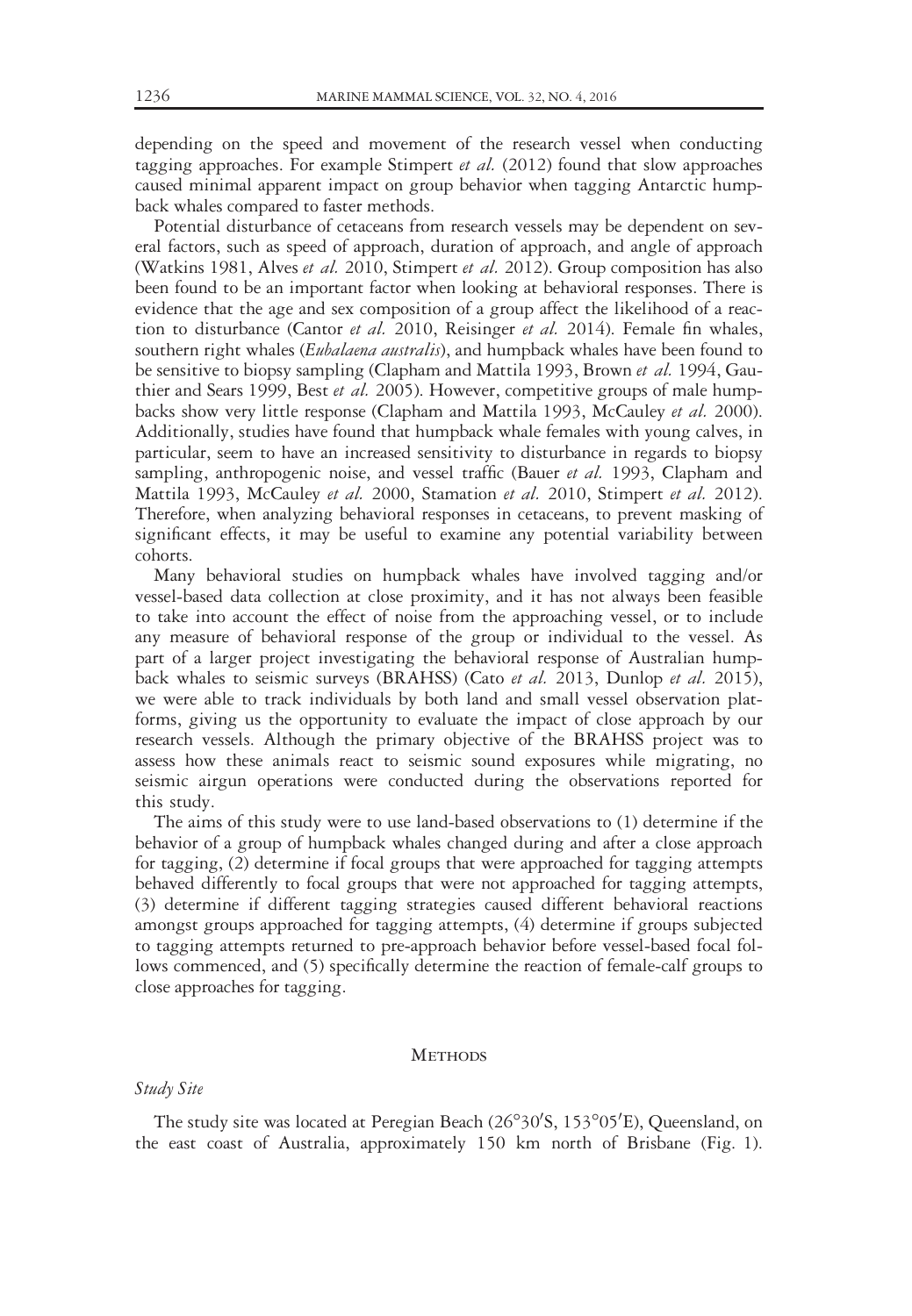Humpback whales migrate along the eastern Australian coast from low latitude breeding grounds inside the Great Barrier Reef to high latitude feeding grounds in the Antarctic during the austral spring months, often within 10 km of shore ([Chittle](https://www.researchgate.net/publication/248885749_Dynamics_of_two_populations_of_the_humpback_whale_Megaptera_novaeangliae_Borowski?el=1_x_8&enrichId=rgreq-fd721b0735a7ab74e3b155e2d94872d5-XXX&enrichSource=Y292ZXJQYWdlOzMwMTY2ODI5MztBUzo0MTk2NDEwODA5OTE3NDVAMTQ3NzA2MTYzODcyMQ==)[borough 1965](https://www.researchgate.net/publication/248885749_Dynamics_of_two_populations_of_the_humpback_whale_Megaptera_novaeangliae_Borowski?el=1_x_8&enrichId=rgreq-fd721b0735a7ab74e3b155e2d94872d5-XXX&enrichSource=Y292ZXJQYWdlOzMwMTY2ODI5MztBUzo0MTk2NDEwODA5OTE3NDVAMTQ3NzA2MTYzODcyMQ==)). This field site has the advantage of elevated land-based locations close to the shore from which observations of humpback whales can be undertaken. Experiments took place during September and October of 2010 and 2011.



Figure 1. The study site at Peregian Beach on the Sunshine Coast of eastern Australia. Land-based survey stations (Emu Mt. and North Station), the location of the hydrophone array, and the base station, where signals from the array were transmitted, are indicated.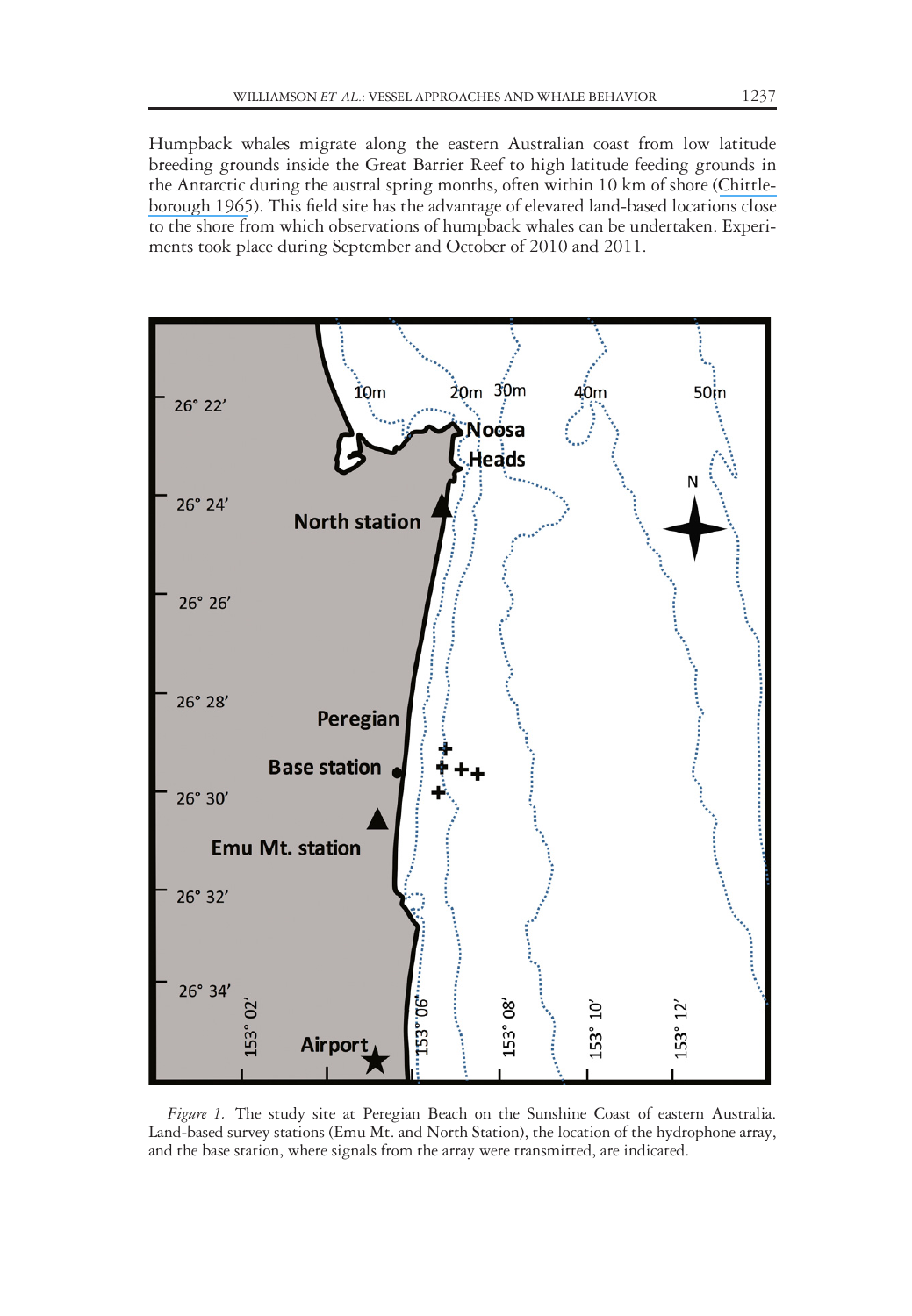## Land Data Collection

Data were collected from two survey sites; "North Station," the balcony of an apartment located 8.6 km north of Peregian Beach (30 m above sea level, 30 m from the shore), and "Emu Mt. Station," the peak of Emu Mountain, 3 km south of Peregian beach (73 m above sea level, 700 m from the shore). Both had unobstructed views to the ocean. The behavioral data for this study came from land-based focal follows of humpback whale groups, where all visible behaviors of the group were recorded ([Mann 1999](https://www.researchgate.net/publication/227646426_Behavioral_sampling_methods_for_cetaceans_A_review_and_critique?el=1_x_8&enrichId=rgreq-fd721b0735a7ab74e3b155e2d94872d5-XXX&enrichSource=Y292ZXJQYWdlOzMwMTY2ODI5MztBUzo0MTk2NDEwODA5OTE3NDVAMTQ3NzA2MTYzODcyMQ==)). A group was defined as whales surfacing synchronously within 100 m of each other ([Whitehead 1983](https://www.researchgate.net/publication/237995588_Structure_and_stability_of_humpback_whale_groups_off_Newfoundland_Megaptera_novaeangliae?el=1_x_8&enrichId=rgreq-fd721b0735a7ab74e3b155e2d94872d5-XXX&enrichSource=Y292ZXJQYWdlOzMwMTY2ODI5MztBUzo0MTk2NDEwODA5OTE3NDVAMTQ3NzA2MTYzODcyMQ==)[, Corkeron 1995](https://www.researchgate.net/publication/236246728_Humpback_whales_Megaptera_novaeangliae_in_Hervey_Bay_Queensland_behaviour_and_responses_to_whale-watching_vessels?el=1_x_8&enrichId=rgreq-fd721b0735a7ab74e3b155e2d94872d5-XXX&enrichSource=Y292ZXJQYWdlOzMwMTY2ODI5MztBUzo0MTk2NDEwODA5OTE3NDVAMTQ3NzA2MTYzODcyMQ==)). Three individuals made up each focal follow team; a spotter, a theodolite operator and a computer operator, with two focal follow teams located at each of the two stations. The theodolite operator used a surveyor's theodolite (Leica models TCRM1103+, TC407, or TC1105) to take a "fix" of the group at each surfacing in order to track the movements of the group. Information from the fix was transmitted to a notebook computer running VADAR whale tracking software (Visual and Acoustic Detection and Ranging; [http://cyclops-tracker.com/;](http://cyclops-tracker.com/) E. Kniest, University of Newcastle) that automatically calculated the positions of whales using the vertical and horizontal angles to the group measured by the theodolite's elevation and azimuth. Other behavioral observations, not captured by the theodolite operator, were called out by the spotter (e.g., blow, breach, pectoral slap, fluke slap, no blow rise or surfacing, peduncle slap, inverted fluke slap, etc.). The spotter or theodolite operator also called out social interactions such as splitting apart into two groups and joining together of two groups. All data were entered into VADAR.

# Tagging

Humpback whales were closely approached by research vessels in order to deploy suction cup attached DTAGS ([Johnson and Tyack 2003](https://www.researchgate.net/publication/3231925_A_digital_acoutic_recording_tag_for_measuring_the_response_of_wild_marine_mammals_to_sound?el=1_x_8&enrichId=rgreq-fd721b0735a7ab74e3b155e2d94872d5-XXX&enrichSource=Y292ZXJQYWdlOzMwMTY2ODI5MztBUzo0MTk2NDEwODA5OTE3NDVAMTQ3NzA2MTYzODcyMQ==)). Whale groups were behaviorally assessed (using travel speed, surfacing frequency and travel direction) as candidates for tag attempts. If a group was deemed suitable, one adult group member was targeted for tagging. Target animals were approached from behind and to the side, and a 6 m carbon fiber pole was used to attach a DTAG between the blow hole and dorsal fin of the whale. If tagging was successful the vessel would then reduce speed, cease close approaches, retreat to between 100 and 200 m from the whales, and conduct a focal follow on the group in order to collect data as part of the BRAHSS (Cato et al. 2013) investigation. If tagging attempts ceased without deploying tags, the vessel backed off and then conducted a behavioral focal follow on the group. These groups were categorized as "tagging attempt" (TA) groups ( $n = 23$ ).

Close approaches for tagging were defined as an assertive vessel approach within 6 m of the target individual with the intention to tag  $(i.e.,$  the TA groups). They were either classed as "Cat1" or "Cat2" (Table 1). Cat1 attempts ( $n = 16$  groups) were defined as one or more close approaches at minimal speed (vessel engines usually idling) to a logging or resting whale, or a close approach to a whale with a regular speed and little course variation. During the Cat1 close approaches, the vessel's speed and course matched the regular speed and course of the whale. Cat2 ( $n = 7$  groups) were defined as one or more close approaches to a whale that had a relatively high speed and/or directional changes. Cat2 close approaches often required a vessel speed greater than that of the whale. These were often brief bursts of speed to catch up to a whale as it was surfacing and deploy the tag. The close approach type recorded was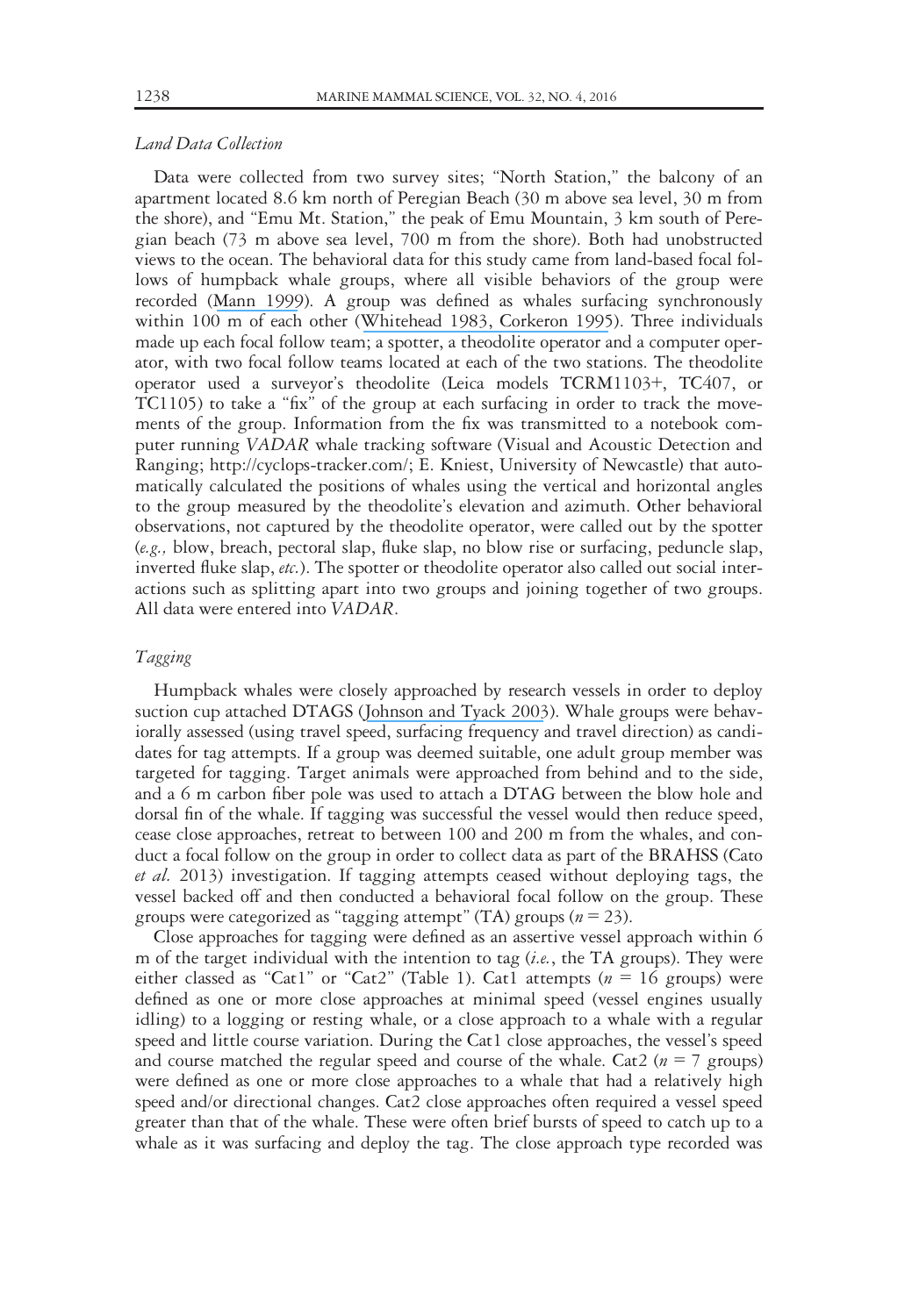| Boat phase     | Proximity/activity of vessel                                                                                                 |
|----------------|------------------------------------------------------------------------------------------------------------------------------|
| before         | $>200$ m from group (minimum of 15 min).                                                                                     |
| approachNTA    | First 30 min after vessel comes within 200 m of group, no tagging<br>attempts.                                               |
| approachC1     | Last tagging attempt approach was Cat1 in the approach phase.                                                                |
| approachC2     | Last tagging attempt approach was Cat2 in the approach phase.                                                                |
| after0-20NTA   | The first 20 min following the approachNTA phase.                                                                            |
| $after0-20C1$  | The first 20 min after successful tagging or tagging attempts cease,<br>in groups where the final tagging attempt was Cat1.  |
| $after0-20C2$  | The first 20 min after successful tagging or tagging attempts cease,<br>in groups where the final tagging attempt was Cat2.  |
| after20-40NTA  | The second 20 min following the approachNTA phase.                                                                           |
| $after20-40C1$ | The second 20 min after successful tagging or tagging attempts cease,<br>in groups where the final tagging attempt was Cat1. |
| $after20-40C2$ | The second 20 min after successful tagging or tagging attempts cease,<br>in groups where the final tagging attempt was Cat2. |

Table 1. Description of conditions and parameters for each boat phase.

the final close approach type conducted in the approach. In other words, if the group was first approached using a Cat1 attempt then subsequently approached using a Cat2 attempt, the close approach category for that group was recorded as Cat2 (Table 1). Close approaches for tagging ceased when either a tag was deployed, or tagging attempts were aborted. Tag approaches were kept to a minimum whenever possible, with 21 out of 23 groups approached three times or less.

If a group was not deemed to be suitable for tagging, no close approaches were undertaken, and the vessel broke from the whales and searched for a new group for tagging. However, occasionally, rather than break from the animals, a focal follow was conducted ([Mann 1999](https://www.researchgate.net/publication/227646426_Behavioral_sampling_methods_for_cetaceans_A_review_and_critique?el=1_x_8&enrichId=rgreq-fd721b0735a7ab74e3b155e2d94872d5-XXX&enrichSource=Y292ZXJQYWdlOzMwMTY2ODI5MztBUzo0MTk2NDEwODA5OTE3NDVAMTQ3NzA2MTYzODcyMQ==)) for data collection as part of the BRAHSS study. These were categorized as "no tagging attempt" (NTA) ( $n = 6$  groups). The methodology for both NTA and TA groups was the same, except that there were no close approaches to the NTA groups. The closest point of approach to whales from these groups ranged from 100 to 200 m and the vessel remained at this distance for the duration of the interaction. As a result, these NTA groups were used as a baseline with which to compare the behavior of the TA groups. This allowed us to determine if behavioral change was seen, whether it was a result of close approaches or just the presence of the vessel itself.

# Study Design

The study followed a "before, during, and after" design where land-based observations of behaviors of whale groups were recorded before, during, and after close approaches from research vessels. Data collected in the "before" phase during this study were considered to be unaffected by close approaches by vessels and representative of unaffected "normal" migratory behavior. All other boat phases were compared against the before phase in the analyses. In this study the "during" phase was referred to as the "approach" phase. Groups were divided into tagging attempt groups (TA; attempts to deploy a DTAG, including both Cat1 and Cat2 categories;  $n = 23$ ) or no tagging attempt groups (NTA; where no attempt was made to attach a tag;  $n = 6$ ) (Table 1). For all groups, the before phase was defined as the period prior to one of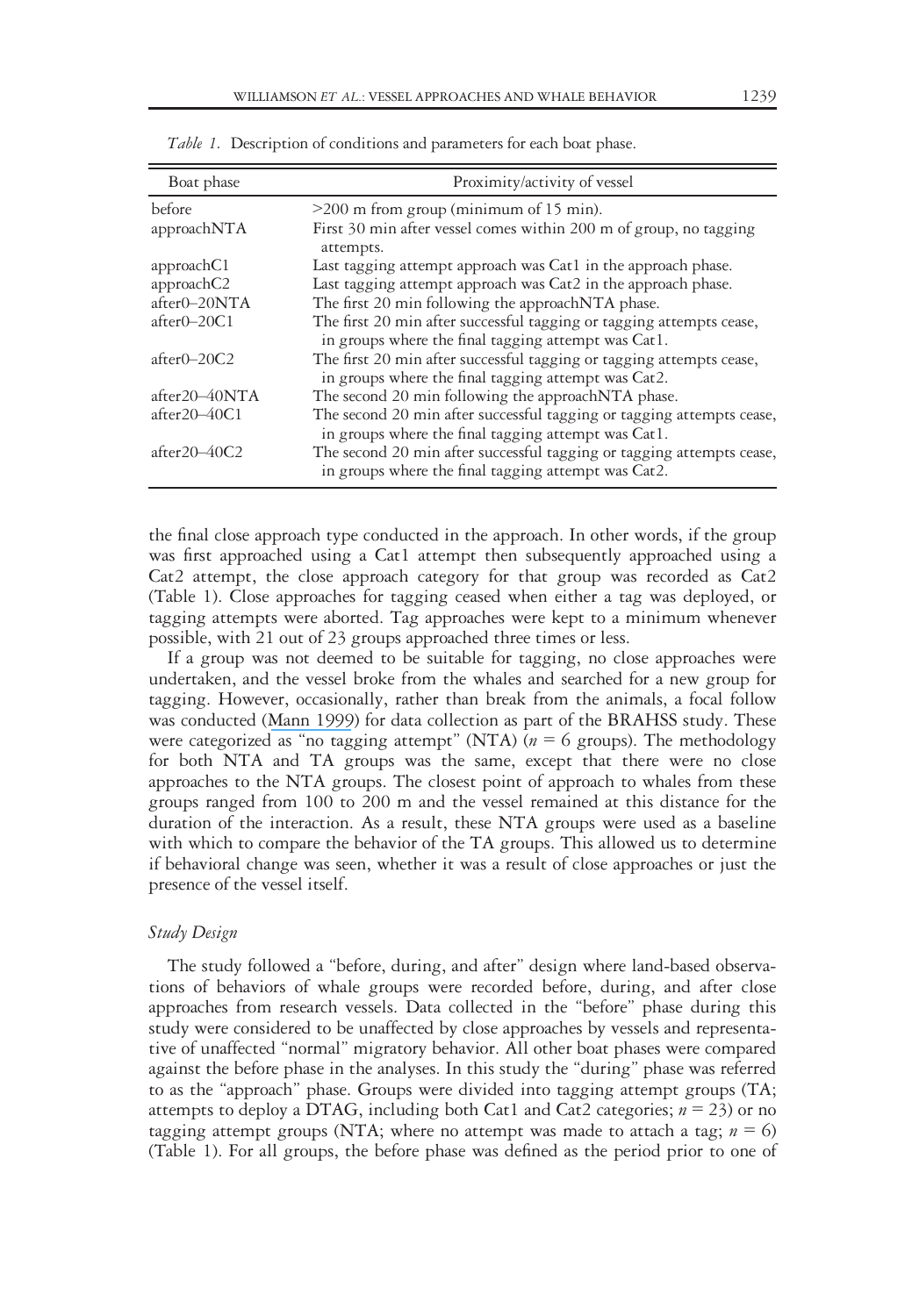the research vessels approaching to within 200 m of the group. A minimum duration of 15 min (with a maximum of 40 min) was given for the before phase in order to ensure data from at least two complete dive cycles (a long dive followed by its subsequent surfacing interval) were obtained. If it was determined that the group was a suitable candidate for tagging (whales moved in a consistent direction, at a consistent speed, and without excessively long dive times), the approach phase was initiated and close approaches for tagging undertaken. These groups were classed as TA. In TA groups the approach phase was defined as one or more close approaches to a target individual with the intention to tag. The approach phase lasted for an average of 31 min, however, this varied between 2 min (if a tag was immediately deployed) and 1 h. In this phase, the research vessel was always within 200 m of the whales. The "after" phase began once there was a successful placement of a tag, or if close approaches were aborted. In the after phase the vessel would reduce speed and cease close approaches, retreat to between 100 and 200 m, and follow the group at slow speeds before starting behavioral observations as part of the BRAHSS investigation. In this study, the after phase was curtailed to 40 min to match the maximum time of data collection for the before phase.

For the purpose of this analysis, the approach phase in NTA groups was defined as the first 30 min after first approach of the group that occurred within 200 m (to make it comparable in terms of mean period of the approach phase in TA groups), and was followed by 40 min of after phase.

Phase (before, approach, and after) was used as the predictor variable for analysis. The approach and after phases were divided into groups that had tagging attempts (TA, Cat1 and Cat2) and groups that had no tagging attempts (NTA). The after phase was divided into the first 20 min after the attempt phase (after 0–20) and the second 20 min after the attempt phase (after 20–40) (Table 1).

#### Response Variables

A number of response variables were used to measure dive, movement, and surface behaviors. These were chosen based on the response variables used for the BRAHSS investigation (Kavanagh 201[4, Dunlop](https://www.researchgate.net/publication/284216876_The_Behavioural_Response_of_Humpback_Whales_Megaptera_novaeangliae_to_a_20_Cubic_Inch_Air_Gun?el=1_x_8&enrichId=rgreq-fd721b0735a7ab74e3b155e2d94872d5-XXX&enrichSource=Y292ZXJQYWdlOzMwMTY2ODI5MztBUzo0MTk2NDEwODA5OTE3NDVAMTQ3NzA2MTYzODcyMQ==) et al. 2015). They are similar to those used in previous studies evaluating behavioral responses of humpback whales to close vessel approaches, biopsy ([Brown](https://www.researchgate.net/publication/229776378_Behavioral_responses_of_East_Australian_humpback_whales_Megaptera_novaeangliae_to_biopsy_sampling?el=1_x_8&enrichId=rgreq-fd721b0735a7ab74e3b155e2d94872d5-XXX&enrichSource=Y292ZXJQYWdlOzMwMTY2ODI5MztBUzo0MTk2NDEwODA5OTE3NDVAMTQ3NzA2MTYzODcyMQ==) et al. 1994) and vessel presence ([Scheidat](https://www.researchgate.net/publication/228406892_Behavioural_responses_of_humpback_whales_Megaptera_novaeangliae_to_whalewatching_boats_near_Isla_de_la_Plata_Machalilla_National_Park_Ecuador?el=1_x_8&enrichId=rgreq-fd721b0735a7ab74e3b155e2d94872d5-XXX&enrichSource=Y292ZXJQYWdlOzMwMTY2ODI5MztBUzo0MTk2NDEwODA5OTE3NDVAMTQ3NzA2MTYzODcyMQ==) [et al.](https://www.researchgate.net/publication/228406892_Behavioural_responses_of_humpback_whales_Megaptera_novaeangliae_to_whalewatching_boats_near_Isla_de_la_Plata_Machalilla_National_Park_Ecuador?el=1_x_8&enrichId=rgreq-fd721b0735a7ab74e3b155e2d94872d5-XXX&enrichSource=Y292ZXJQYWdlOzMwMTY2ODI5MztBUzo0MTk2NDEwODA5OTE3NDVAMTQ3NzA2MTYzODcyMQ==) 200[4, Morete](https://www.researchgate.net/publication/292364194_Mother_and_calf_humpback_whale_responses_to_vessels_around_the_Abrolhos_Archipelago_Bahia_Brazil?el=1_x_8&enrichId=rgreq-fd721b0735a7ab74e3b155e2d94872d5-XXX&enrichSource=Y292ZXJQYWdlOzMwMTY2ODI5MztBUzo0MTk2NDEwODA5OTE3NDVAMTQ3NzA2MTYzODcyMQ==) et al. 200[7, Stamation](https://www.researchgate.net/publication/230130414_Behavioral_responses_of_humpback_whales_Megaptera_novaeangliae_to_whale-watching_vessels_on_the_southeastern_coast_of_Australia?el=1_x_8&enrichId=rgreq-fd721b0735a7ab74e3b155e2d94872d5-XXX&enrichSource=Y292ZXJQYWdlOzMwMTY2ODI5MztBUzo0MTk2NDEwODA5OTE3NDVAMTQ3NzA2MTYzODcyMQ==) et al. 2010). Humpback whale dives are usually divided into "deep dives," where the group is submerged for long periods, and "surfacing dives," which are a bout of short, shallow dives where the animals in the group emerge repeatedly to breathe and conduct other surface behaviors ([Dol](https://www.researchgate.net/publication/238007932_Dive_behavior_and_estimated_energy_expenditure_of_foraging_humpback_whales_in_Southeast_Alaska?el=1_x_8&enrichId=rgreq-fd721b0735a7ab74e3b155e2d94872d5-XXX&enrichSource=Y292ZXJQYWdlOzMwMTY2ODI5MztBUzo0MTk2NDEwODA5OTE3NDVAMTQ3NzA2MTYzODcyMQ==)[phin 1987](https://www.researchgate.net/publication/238007932_Dive_behavior_and_estimated_energy_expenditure_of_foraging_humpback_whales_in_Southeast_Alaska?el=1_x_8&enrichId=rgreq-fd721b0735a7ab74e3b155e2d94872d5-XXX&enrichSource=Y292ZXJQYWdlOzMwMTY2ODI5MztBUzo0MTk2NDEwODA5OTE3NDVAMTQ3NzA2MTYzODcyMQ==)[, Winn](https://www.researchgate.net/publication/222164005_Dive_patterns_of_right_whales_in_the_Great_South_Channel?el=1_x_8&enrichId=rgreq-fd721b0735a7ab74e3b155e2d94872d5-XXX&enrichSource=Y292ZXJQYWdlOzMwMTY2ODI5MztBUzo0MTk2NDEwODA5OTE3NDVAMTQ3NzA2MTYzODcyMQ==) *et al.* 1995). In this study, the length of the deep dive (called group dive duration) and the length of the surfacing dives (which encompasses a bout of short shallow dives, called group surface interval duration) were used as the two diving behavior response variables. Firstly, all dives were separated into deep dives and surfacing dives. To do this a histogram was created, as described by [Dun-](https://www.researchgate.net/publication/233424146_Multivariate_analysis_of_behavioural_response_experiments_in_humpback_whales_Megaptera_novaeangliae?el=1_x_8&enrichId=rgreq-fd721b0735a7ab74e3b155e2d94872d5-XXX&enrichSource=Y292ZXJQYWdlOzMwMTY2ODI5MztBUzo0MTk2NDEwODA5OTE3NDVAMTQ3NzA2MTYzODcyMQ==)lop et al. [\(2013\)](https://www.researchgate.net/publication/233424146_Multivariate_analysis_of_behavioural_response_experiments_in_humpback_whales_Megaptera_novaeangliae?el=1_x_8&enrichId=rgreq-fd721b0735a7ab74e3b155e2d94872d5-XXX&enrichSource=Y292ZXJQYWdlOzMwMTY2ODI5MztBUzo0MTk2NDEwODA5OTE3NDVAMTQ3NzA2MTYzODcyMQ==), using the log of the sighting lag time (time between successive sightings of animals in the focal group). The lag time was used as the measure of the group dive time. A best fit density function for the histogram was estimated by choosing the most appropriate bandwidth. Given that there are two dive categories, deep and surfacing, which are differentiated by the length of the dive (long and short), it was expected that the distribution of the data would be bimodal with the trough of the two distributions separating deep dives (long) from surfacing dives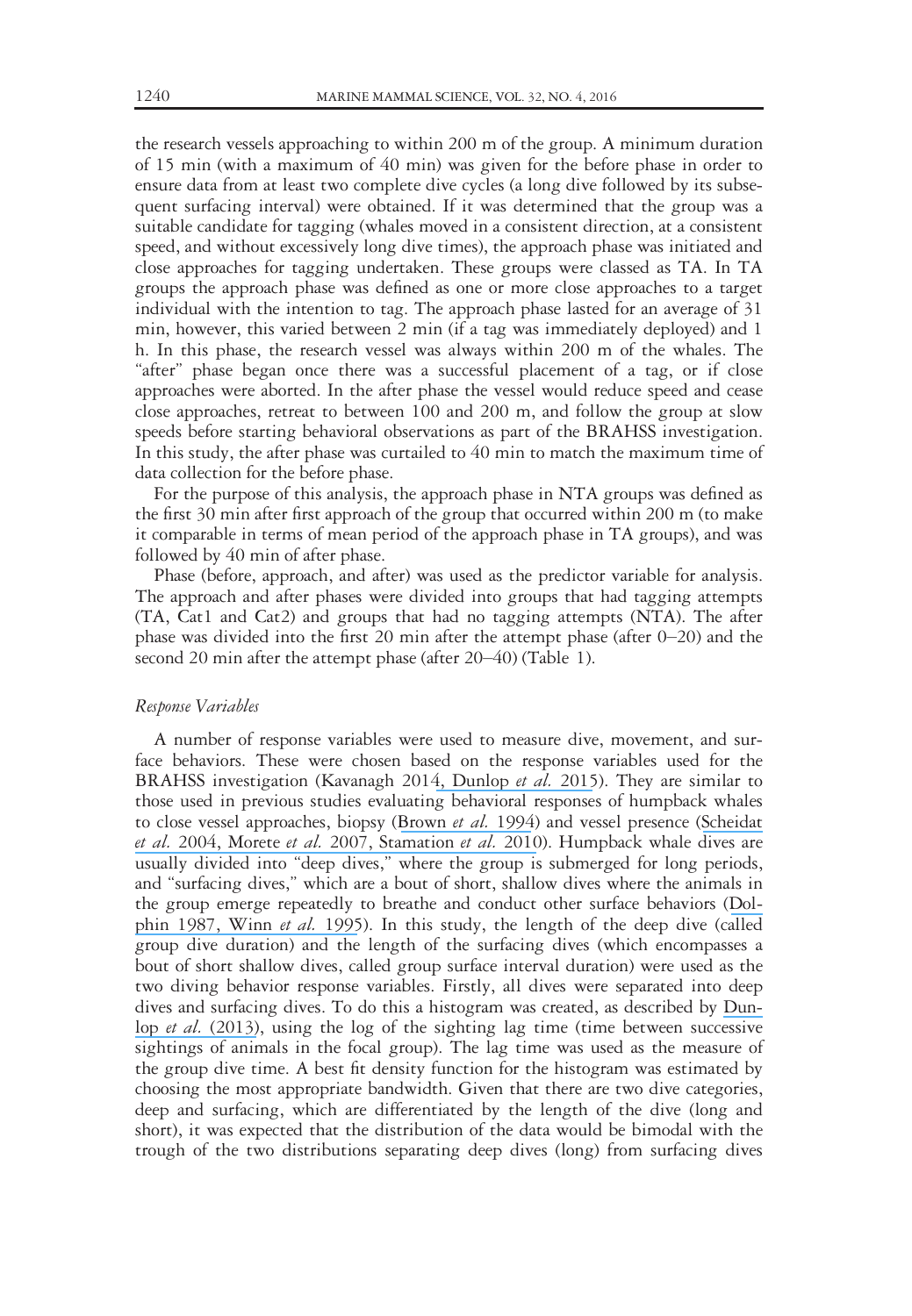(short) ([Godwin](https://www.researchgate.net/publication/281769290_Comparing_multiple_sampling_platforms_for_measuring_the_behavior_of_humpback_whales_Megaptera_novaeangliae?el=1_x_8&enrichId=rgreq-fd721b0735a7ab74e3b155e2d94872d5-XXX&enrichSource=Y292ZXJQYWdlOzMwMTY2ODI5MztBUzo0MTk2NDEwODA5OTE3NDVAMTQ3NzA2MTYzODcyMQ==) *et al.* 2016). For this data set, the trough was positioned at a lag sighting time of  $75$  s (Fig. S1). The longest dive in the data set was  $478$  s and, as such, dives between 75 and 478 s were categorized as a deep dive. Those less than 75 s classed as surfacing dives. The group surface interval duration (the length of time of a bout of short surfacing dives) was calculated as the time between the end of one deep dive and the start of the next. These group surface interval durations ranged from 5 s to 995 s.

In order to assess potential changes in the pattern of movement, four measures of group movement behavior were used; group travel speed, group course variation, group speed of net southwards movement, and group course deviation from 180 magnetic. Group travel speed and group course variation (speed and changes in course) were measured to indicate any potential change in fine-scale movement through the study area. Group travel speed was defined as the time taken to travel the distance between successive surfacings. Group course variation was defined as the change in course between successive surfacings. As all groups in the investigation were migrating southwards, group speed of net southwards movement was also measured, as a change in this may not be picked up by measuring changes in speed or course alone. Additionally, group course deviation from 180° magnetic was measured as an indication of a general change in migratory direction  $(e.g.,)$  in a more easterly or westerly direction).

When analyzing movement and surface active behaviors, small errors may be produced when measuring whale positions over the intrinsically highly variable dive periods of the whales (ranging in the orders of 10 s to 10 min). To reduce this high variance, measures of movement and surface active behaviors were analyzed in time bins, which provided some averaging of course and speed over a reasonable time period. In this data set the mean group dive duration was 284 s and mean group surface interval duration was 105 s. Consequently, time bins of 10 min were used to ensure that data from at least one complete dive cycle (a deep dive followed by its subsequent surfacing time interval) were captured in each time bin. The start of the approach phase was designated time zero, and bins were calculated every 10 min before and after that point; T-1 was the 10 min preceding the approach phase  $(i.e.,$ the last 10 min of the before period), T1 was the first 10 min of the approach phase and so on. Time bins that contained transitions from an approach to an after phase (i.e., where the approach phase ended within a time bin) were treated as approach bins to ensure that no after bin periods contained observations where the vessel was in close approach.

Data were filtered to retain only behaviors associated with theodolite measured positions. As the group was likely to be underwater, the position of the group was usually not known at the end of each 10 min bin (and start of subsequent bin). The end-bin position was therefore estimated by assuming straight line and constant speed travel between the last measured position in the bin and the first measured position in the next bin. End-bin positions were interpolated for all bins in the focal follow. Course and speed made good were then calculated for each 10 min bin using these end-bin positions, giving each bin course and speed equal weighting because they are calculated over the same period. If no theodolite position was available for one or two sequential time bins, either because the whales did not surface or because the whales surfaced but a theodolite measurement was missed, the bin edge positions were still interpolated using the positions in the adjacent bins. If a position was not available for more than two bins in a row, positions were not estimated and these bins were excluded from the analysis. Missed positions across more than one bin were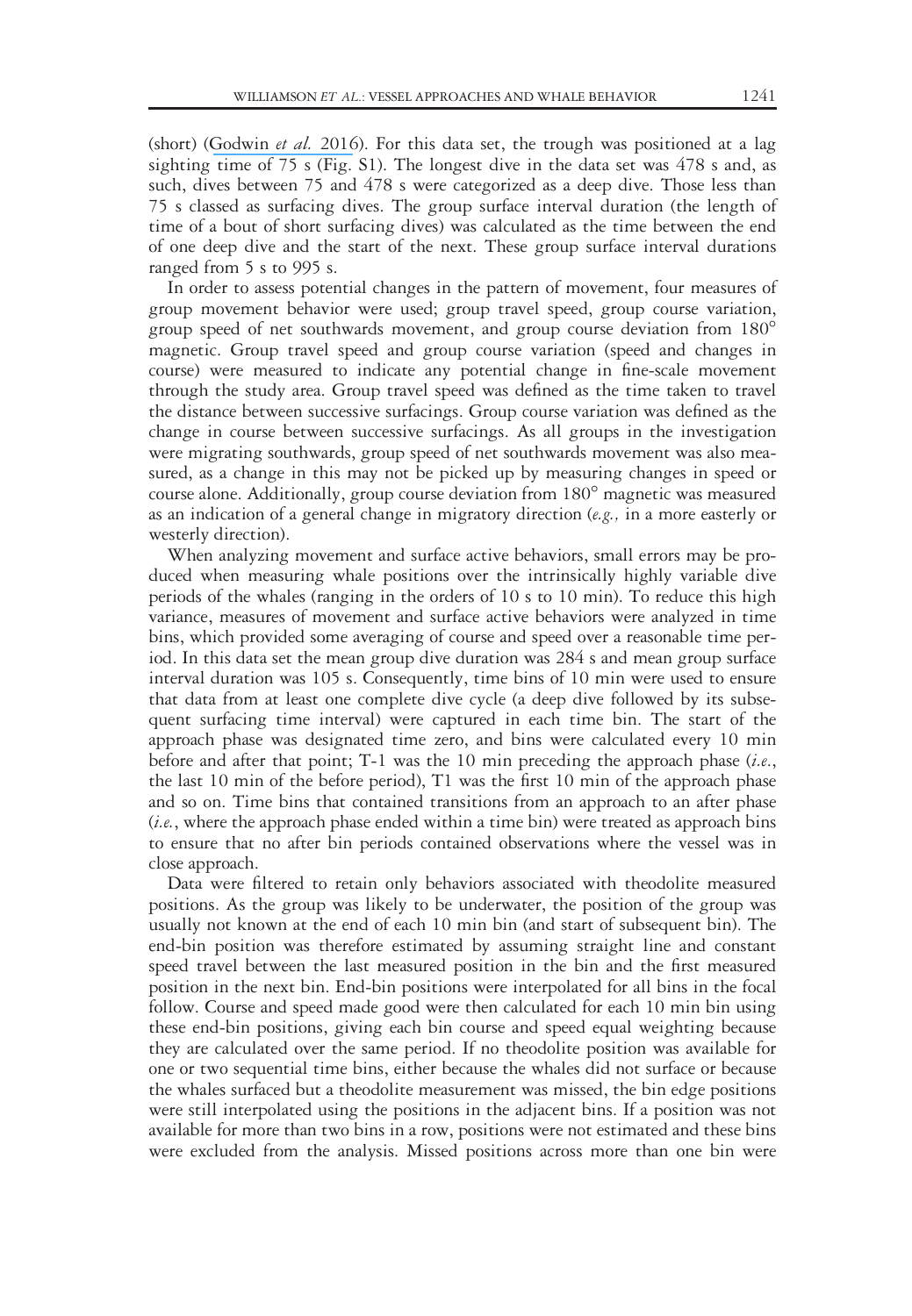infrequent and, as such, any reduction to variance of course and speed from this calculation was minimal.

Group course variation was calculated by subtracting the estimated course for each time bin from that of the previous bin. Group travel speed was estimated by measuring the distance between the interpolated positions of a group of whales at the start and end of a time bin, then using the time taken to travel that distance to calculate the swimming speed in km/h. In addition to travel speed and course variation, speed of net southward movement was also estimated by using only change in latitude and ignoring longitude. A negative speed south indicated net northward movement over the 10 min bin. Finally, course deviation from  $180^\circ$  magnetic was used as a measure of the extent to which the direction of travel of a group of whales differed from a direct southerly course  $(180^{\circ})$ . This was estimated by taking the absolute value of the difference between the course over the time bin and 180<sup>°</sup> magnetic. An increase in course deviation would indicate deviation away from the general migratory movement pattern.

Surface active behaviors (hence forth known as SABs) were defined as any behavior that involved all or part of the body, a pectoral flipper or a fluke exiting then forcibly reentering the water. These behaviors included breaching behaviors, pectoral behav-iors and fluke behaviors ([Pacheco](https://www.researchgate.net/publication/245009366_Aerial_behavior_of_humpback_whales_Megaptera_novaeangliae_at_the_southern_limit_of_the_southeast_Pacific_breeding_area?el=1_x_8&enrichId=rgreq-fd721b0735a7ab74e3b155e2d94872d5-XXX&enrichSource=Y292ZXJQYWdlOzMwMTY2ODI5MztBUzo0MTk2NDEwODA5OTE3NDVAMTQ3NzA2MTYzODcyMQ==) et al. 2013). The presence or absence of SABs within each 10 min bin was noted with 1 indicating presence and 0 indicating absence. Although these behaviors have been categorized in other studies ([Noren](https://www.researchgate.net/publication/250221991_Close_approaches_by_vessels_elicit_surface_active_behaviors_by_Southern_Resident_killer_whales?el=1_x_8&enrichId=rgreq-fd721b0735a7ab74e3b155e2d94872d5-XXX&enrichSource=Y292ZXJQYWdlOzMwMTY2ODI5MztBUzo0MTk2NDEwODA5OTE3NDVAMTQ3NzA2MTYzODcyMQ==) [et al.](https://www.researchgate.net/publication/250221991_Close_approaches_by_vessels_elicit_surface_active_behaviors_by_Southern_Resident_killer_whales?el=1_x_8&enrichId=rgreq-fd721b0735a7ab74e3b155e2d94872d5-XXX&enrichSource=Y292ZXJQYWdlOzMwMTY2ODI5MztBUzo0MTk2NDEwODA5OTE3NDVAMTQ3NzA2MTYzODcyMQ==) 2009), in this study all SABs were grouped for analysis due to the relatively short time periods used for the vessel phases and therefore small sample size of each surface behavior.

#### Data Analysis

A total of 29 focal follows were analyzed. Groups were included only if the distance from the land survey platform was less than 15 km, because it was assumed that behaviors would be missed from land if groups were beyond this distance. As sea conditions also affect group sightability, in that higher sea states can result in more behaviors being missed from land (Bryden et al. 1990, Findlay and [Best 1996](https://www.researchgate.net/publication/229703304_Assessment_of_heterogeneity_in_sighting_probabilities_of_humpback_whales_within_viewing_range_of_Cape_Vidal_South_Africa?el=1_x_8&enrichId=rgreq-fd721b0735a7ab74e3b155e2d94872d5-XXX&enrichSource=Y292ZXJQYWdlOzMwMTY2ODI5MztBUzo0MTk2NDEwODA5OTE3NDVAMTQ3NzA2MTYzODcyMQ==)), only groups where the wind speed was 28 km/h (Beaufort sea state 4) or less were used.

#### Statistical Analyses

All statistical analyses were carried out in R version 3.0.2 (R Core Team 2013). Group dive duration, group surface interval duration, group course variation and group course deviation from 180° magnetic were log transformed to normalize the data. Resulting data were modeled using linear mixed models (LMMs) in the lme4 package (Bates et al. 2013). For binomially distributed data (presence/absence of surface-active behavior) the glmer function was used within the same package. In all models, Group ID was included as a random factor due to the nonindependence of the data. P-values were calculated using the lmertest function (Kuznetsova et al. 2013) within the lme4 package. P-values of  $\leq 0.05$ were considered to be significant. Within-model estimates and effect sizes (back transformed if necessary) are reported as well as  $t$  and associated  $P$ -values. Effect sizes with the 95% confidence intervals were calculated using model estimates. Residuals of each model were checked for homoscedasticity and errors were checked for normality.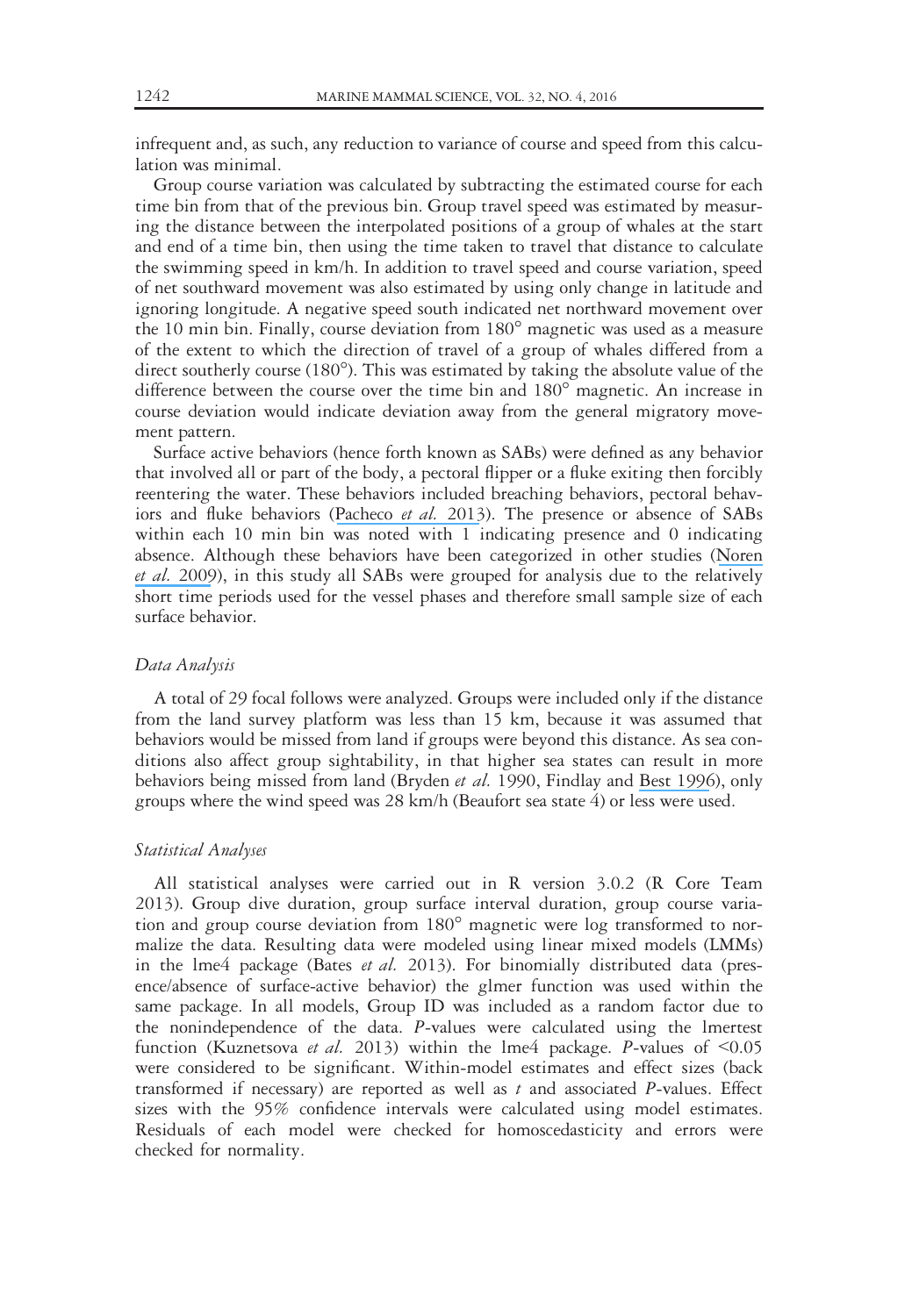Analyses were carried out both using the term "boat phase" (see Table 1) as a predictor variable with the before phase considered unaffected normal migratory behavior and used as the intercept for the models. Sample size did not allow us to introduce cohort as an additional effect. As such, two analyses were carried out to allow us to reduce the variability associated with multiple social cohorts in our sample. The two analyses were therefore not intended as a comparison but composed of two parts. (1) Analysis 1 used data from all humpback whale groups sampled to assess if there was change in humpback whale behavior regardless of cohort. (2) Analysis 2 used data from female-calf (FC) groups alone (Table 2). This was undertaken in order to assess the effects of close approaches on the most common, and potentially most sensitive, group composition, which may be masked in analysis 1 due to the variability in behavior of the multiple group compositions. The first analysis tested aims 1–4: (1) if humpback whales significantly changed their behavior during and after close approaches from research vessels, (2) determine if NTA groups behaved significantly differently to TA groups, (3) determine if different tagging strategies (Cat1 and Cat2) caused different behavioral reactions and, (4) determine if TA groups returned to pre-approach behavior following close approaches. In this analysis all tag approaches (NTA, Cat1 and Cat2) were included. The second analysis tested aim 5: the reaction of female-calf (FC) groups tag approaches. All FC groups that were closely approached for tagging attempts were included in the analysis. However, due to sample size, FC groups that were not approached for tagging attempts (NTA) were not analyzed and all tag approaches (Cat1 and Cat2) were pooled.

# **RESULTS**

Focal follows used for analysis lasted between 78 min and 171 min, totaling 50 h of data. The number of focal groups for each model parameter is shown in Table 2. The before phase was used as the intercept for all model outputs.

#### Analysis 1: The Group Response to Close Vessel Approaches, Approach Type, and Recovery

Mean group dive duration was 243 s (95% CIs 215, 277) and mean group surface interval duration was 59 s (95% CIs 48, 72) for groups in the before phase. All groups, regardless of whether they were closely approached for tagging attempts, did not significantly change their dive duration, or group surface interval duration, during the approach and after phases.

In terms of changes in movement behavior, groups significantly increased (from a mean of 3.7 km/h  $[95\%$  CIs 3.0, 4.3]) their travel speed by 0.8 km/h ( $t = 2.45$ ,  $P = 0.02$ , 95% CIs 0.2, 1.5) during the approach phase of Cat1 tagging attempts

Table 2. Number of focal follows (no tagging attempt (NTA), tagging attempt Cat1 approach and tagging attempt Cat2 approach) for each boat phase for all group compositions combined and for female-calf (FC) groups only.

|               |           | Approach |                   |      | After $0-20$ min |                   |  | After $20-40$ min |      |      |
|---------------|-----------|----------|-------------------|------|------------------|-------------------|--|-------------------|------|------|
| <b>Before</b> |           | NTA      | Cat <sub>1</sub>  | Cat2 |                  | NTA Cat1 Cat2     |  | <b>NTA</b>        | Cat1 | Cat2 |
| Total<br>FC.  | 29<br>1 Q |          | 16<br>$\vert$ ( ) |      |                  | ۱6<br>$\vert$ ( ) |  |                   |      |      |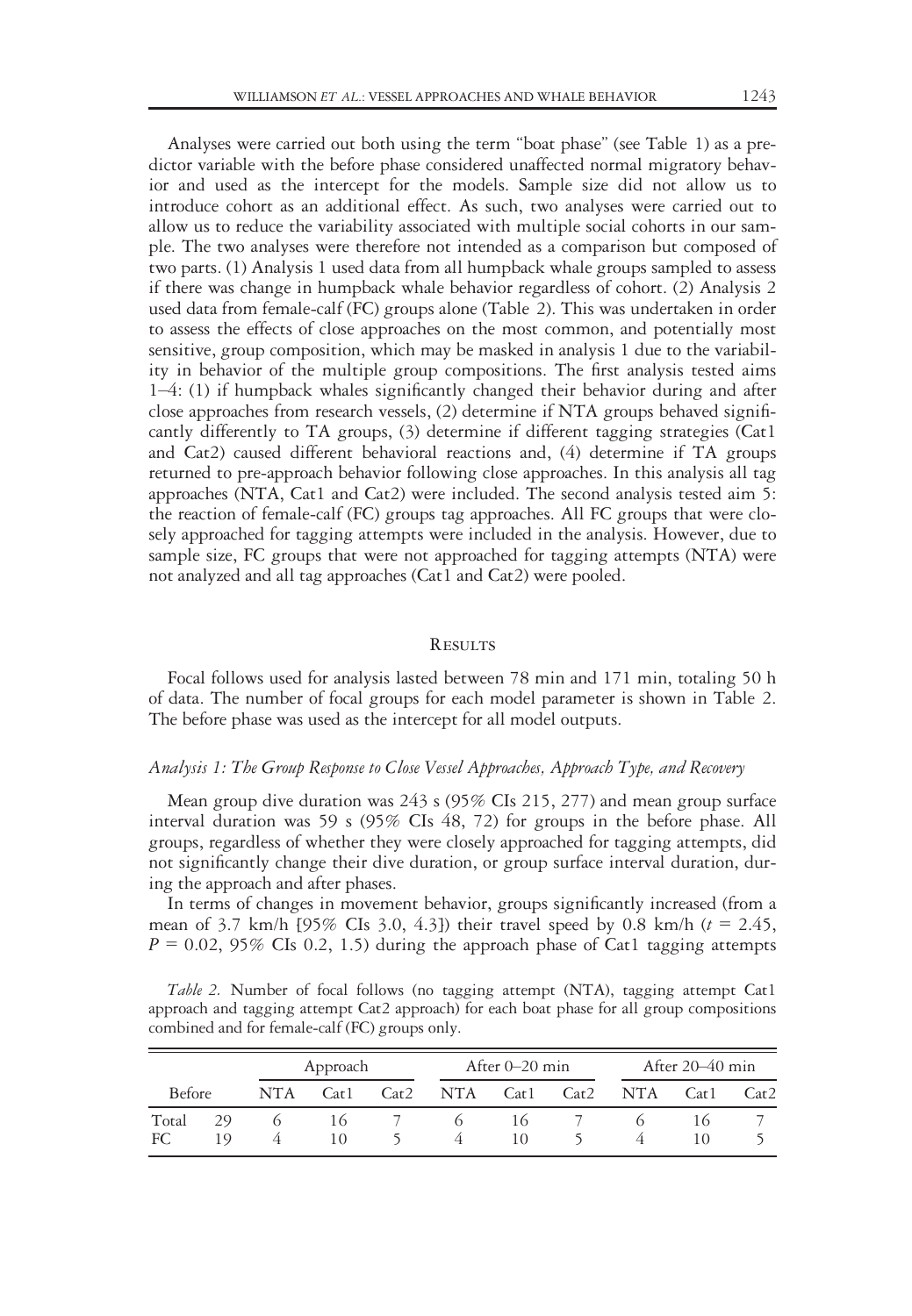(Table S1, Fig. 2). This change in movement behavior was, however, short-term in that the travel speed of Cat1 groups in the after phases  $(0-20 \text{ min and } 20-40 \text{ min})$ was not significantly different to the before phase (Table S1, Fig. 2). In contrast, Cat 2groups did not significantly change their travel speed in the approach phase. However, these groups increased their travel speed by 1.9 km/h ( $t = 3.56$ ,  $P \le 0.001$ , 95% CIs  $(0.8, 2.9)$  during the first 20 min period of the after phase  $(0-220 \text{ min})$  (Table S1, Fig. 2). Again, this change in behavior was short-term in that the travel speed of Cat2 groups in the second 20 min of the after phase  $(20-40 \text{ min})$  was not significantly different to the before phase (Table S1, Fig. 2). This suggests that after 20 min, the Cat2 groups had returned to pre-approach behavior. Despite these changes in group travel speed, their variation in course did not significantly change (from a mean of  $14^{\circ}$  [95% CIs 9, 21] in the before phase).

As whales were migrating south, we used two further measures of movement behavior; group net southward movement and group course deviation from 180<sup>o</sup>. Group speed of net southward movement had a mean of 3.1 km/h (95% CIs 2.2, 3.9) in the before phase, but there was no evidence of any significant change in their net movement south, despite short-term changes in group speed in both Cat1 and Cat2 groups. Group course deviation from  $180^{\circ}$  had a mean of  $23^{\circ}$  (95% CIs 17, 32) in the before phase. During the approach phase Cat2 groups significantly increased group course deviation from  $180^{\circ}$  by  $19^{\circ}$  (t = 2.06, P = 0.04, 95% CIs 1, 38) (Table S2, Fig. 3) and therefore deviated further from a southerly course (Table S2, Fig. 3). As there was no significant difference in the after phases (0–20 min and 20– 40 min), it seemed they resumed their original course once the approach phases had ended. There was no evidence of any increase in course deviation from  $180^\circ$  in Cat1 groups.



Figure 2. Plot showing group travel speed by boat phase and approach category. All values were compared to the before phase. An asterisk indicates any significant results where \*\*\*  $\leq 0.001$ , \*\*  $\leq 0.01$ , and \*  $\leq 0.05$ .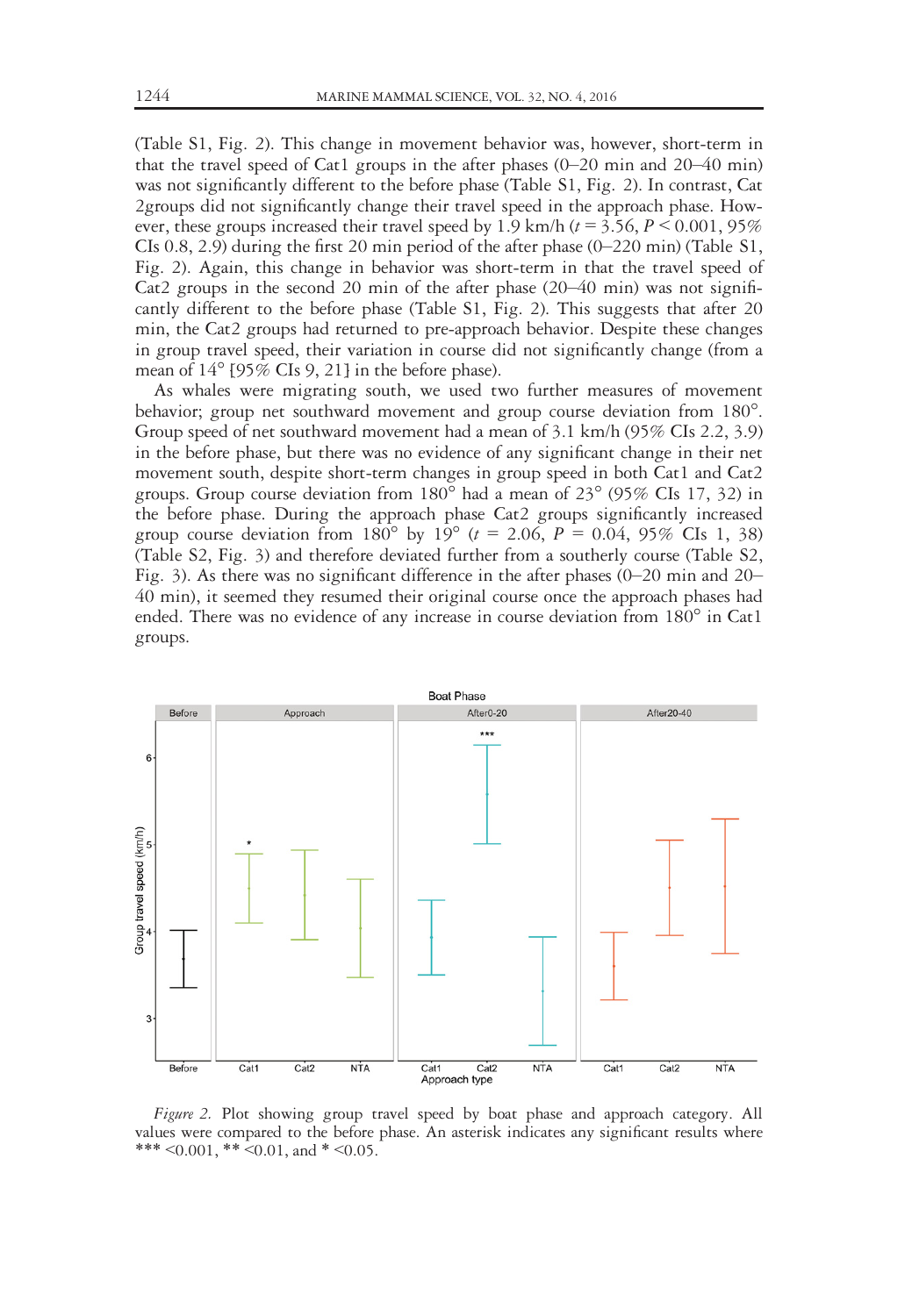NTA (no tagging attempt) groups displayed no significant change in any of the tested movement response variables (group travel speed, group speed of net southwards movement, group course variation and group course deviation from 180°).

Surface active behaviors occurred in 26.9% ( $n = 25$ ) of the 93 time bins in the before phase. There was no evidence of any increase or decrease in the presence of surface active behaviors, during either the approach or after phases, in response to close approaches.

# Analysis 2: Testing the Response of Female-Calf Groups Only

In total, 15 female-calf (FC) groups were used in the analysis (Table 2) and focal follows lasted between 80 and 166 min for each group, totaling 28 h of focal follow data. Due to low sample size, NTA groups were excluded and Cat1 and Cat2 approach types were pooled. FC groups did not significantly change their dive behavior (dive duration or surface interval duration) in response to tagging attempts (from a mean dive duration of 218 s [95% CIs 182, 263] and surface interval duration of 77 s [95% CIs 58, 101]).

In terms of movement behavior, the average travel speed of female-calf groups (with a mean of 2.9 km/h [95% CIs 2.1, 3.8]) was slower than the average speed of the population in this study. When closely approached for tagging attempts, female-calf groups significantly increased their travel speed by 1.3 km/h  $(t = 3.54)$ ,  $P = 0.001, 95\%$  0.5, 1.8) in the approach phase and continued to display an increase in speed in the after 0–20 phase (by 1.3 km/h  $[t = 3.11, P = 0.002, 95\%]$ CIs 0.6, 2] and after 20–40 phase (by 0.8 km/h  $[t = 2.56, P = 0.01, 95\%$  CIs 0.2, 1.6]; Table S3, Fig. 4). Despite this change in travel speed, there was no evidence



*Figure 3.* Plot showing log group course deviation from  $180^\circ$  by boat phase and approach category. All values were compared to the before phase. An asterisk indicates any significant results where \*\*\* < 0.001, \*\* < 0.01, and \* < 0.05.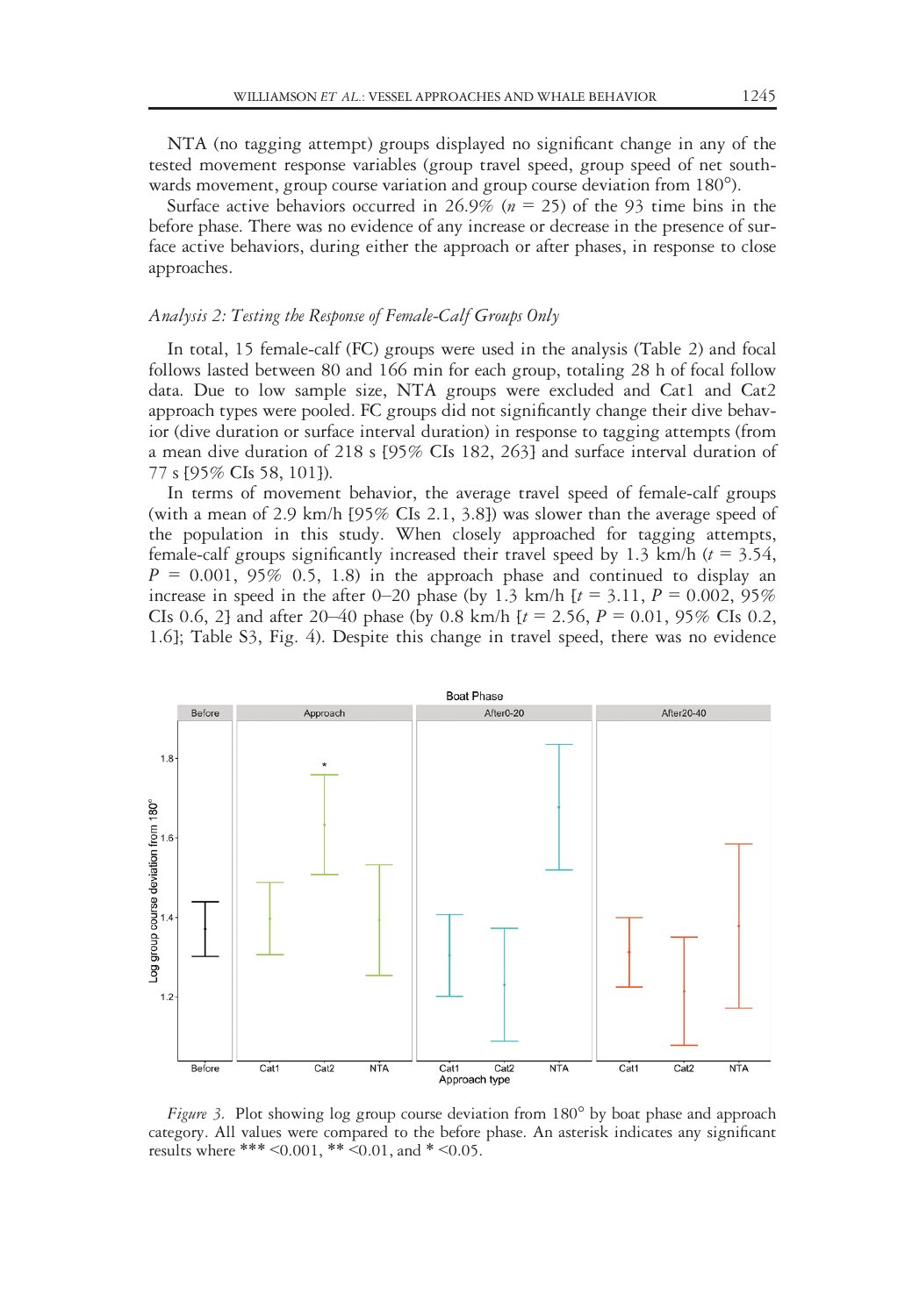

After<sub>0-20</sub> After20-40 Before Approach **Boat Phase** 

Figure 4. Plot showing female-calf travel speed by boat phase. All values were compared to the before phase. An asterisk indicates any significant results where \*\*\* <0.001, \*\* <0.01, and  $* < 0.05$ .

of any change in speed of net southward movement (from a mean of 2.4 km/h [95% CIs 1.3, 3.5]) suggesting that although there were changes in travel speed in these groups up to 40 min after tagging attempts had ceased, this did not result in a change in their general progression south. Mean female-calf course variation was  $15^{\circ}$  (95% CIs 8, 26) and mean FC course deviation from  $180^{\circ}$  was  $33^{\circ}$  (95% CIs 23, 49). Neither of these parameters significantly changed in response to tagging attempts.

Surface active behaviors occurred in 26% ( $n = 13$ ) of the 10 min time bins. There was no evidence of any significant change in the occurrence of these behaviors during, or after, close approaches in FC groups.

#### **DISCUSSION**

The results of this study show that close approaches for tagging do result in a short-term behavioral response in humpback whale groups. In contrast, no behavioral change was found in groups where a focal follow was conducted, but close approaches for tagging attempts were not undertaken (NTA) suggesting that it was the tagging attempts, rather than vessel presence, that caused the behavioral change. Where a behavioral change did occur in our study, this change was dependent on the type of approach. Humpback whale groups changed their travel speed briefly in response to Cat1 approaches. However, Cat2 approaches led to a more sustained behavioral change with groups deviating more from a southerly direction in the approach phase and then increasing their travel speed in the after 0–20 phase. This behavioral change was however temporary in that they recovered to before approach behavior by 20–40 min after the final approach. It seems that at slower, more passive approach speeds  $(e.g., \text{Cat}1)$ , humpback whales simply increased their

 $2.5$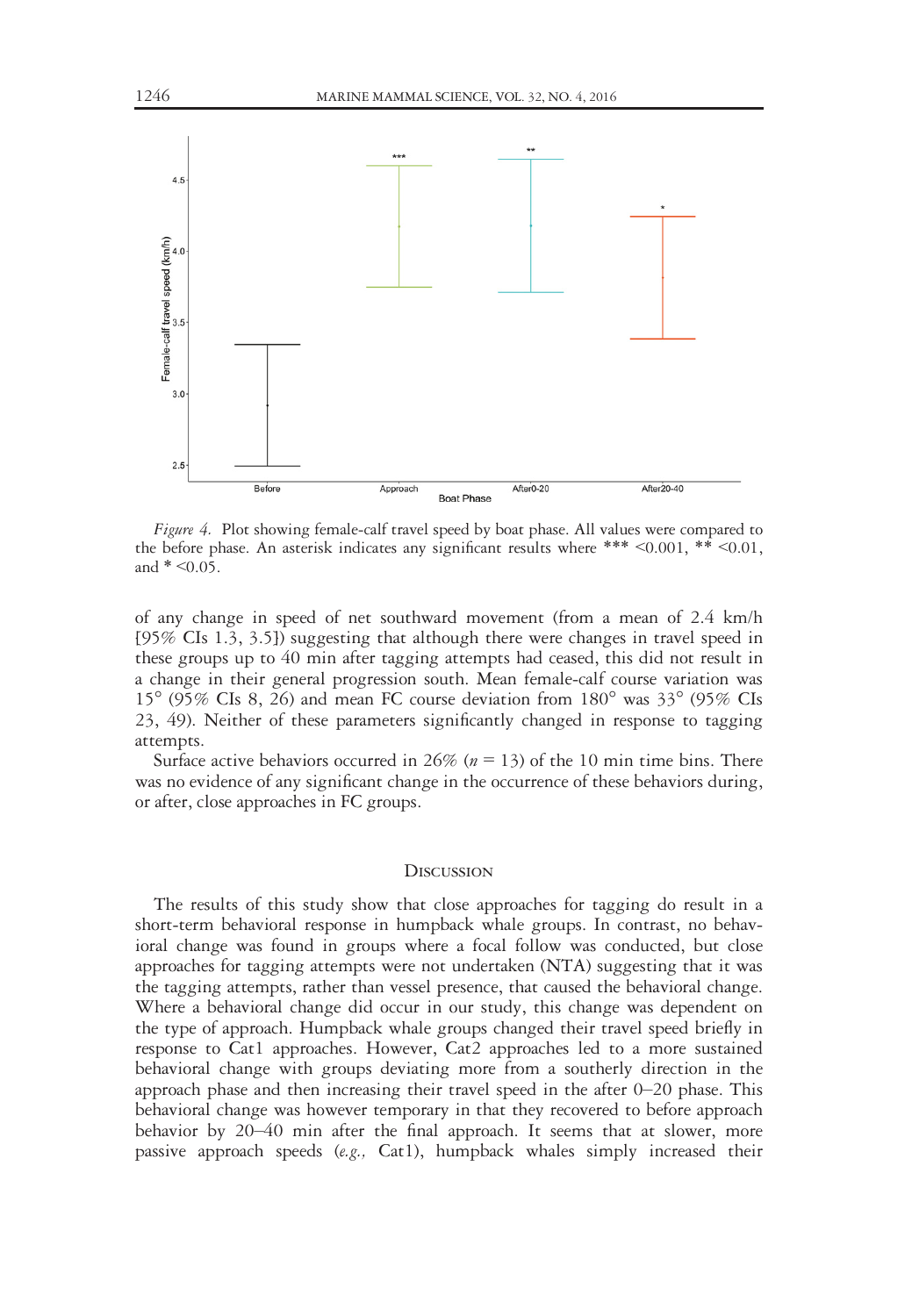swimming speeds to avoid the vessel. When a faster, more active approach type (e.g., Cat2) was used, humpback groups may not have been able to out-swim the vessel and altered their course instead. When these approaches ended, humpback whales then used speed to move away from the vessel for a short period of time before returning to pre-approach behavior. Interestingly, for female-calf groups, changes in travel speed were more sustained, with no "recovery" within the 40 min period used in this study.

The behavioral changes in speed and course variables seen in this study are indicative of flight avoidance techniques ([Lima and Dill 1990](https://www.researchgate.net/publication/249540692_Behavioral_Decisions_Made_under_the_Risk_of_Predation_A_Review_and_Prospectus?el=1_x_8&enrichId=rgreq-fd721b0735a7ab74e3b155e2d94872d5-XXX&enrichSource=Y292ZXJQYWdlOzMwMTY2ODI5MztBUzo0MTk2NDEwODA5OTE3NDVAMTQ3NzA2MTYzODcyMQ==)[, Whittaker and](https://www.researchgate.net/publication/285538544_Understanding_wildlife_responses_to_humans?el=1_x_8&enrichId=rgreq-fd721b0735a7ab74e3b155e2d94872d5-XXX&enrichSource=Y292ZXJQYWdlOzMwMTY2ODI5MztBUzo0MTk2NDEwODA5OTE3NDVAMTQ3NzA2MTYzODcyMQ==) [Knight 1998](https://www.researchgate.net/publication/285538544_Understanding_wildlife_responses_to_humans?el=1_x_8&enrichId=rgreq-fd721b0735a7ab74e3b155e2d94872d5-XXX&enrichSource=Y292ZXJQYWdlOzMwMTY2ODI5MztBUzo0MTk2NDEwODA5OTE3NDVAMTQ3NzA2MTYzODcyMQ==)[, Lemon](https://www.researchgate.net/publication/222395746_Response_of_travelling_bottlenose_dolphins_Tursiops_aduncus_to_experimental_approaches_by_a_powerboat_in_Jervis_Bay_New_South_Wales_Australia?el=1_x_8&enrichId=rgreq-fd721b0735a7ab74e3b155e2d94872d5-XXX&enrichSource=Y292ZXJQYWdlOzMwMTY2ODI5MztBUzo0MTk2NDEwODA5OTE3NDVAMTQ3NzA2MTYzODcyMQ==) et al. 2006). Two types of flight avoidance techniques are evident in cetaceans; vertical and horizontal. Whereas vertical avoidance is associated with changes in diving behavior, such as increased dive times and decreased surfacing times, horizontal avoidance is associated with increased speeds and changes in direction (Bauer and Herman 1986, Lemon et al. 2006). The horizontal avoidance responses found in this study are most likely induced by an increase, or change, in vessel proximity, speed and movement, or received engine noise (Au and Green 2000, Erbe 2002). In this study, we were able to account for variability in approach speed and maneuverability (by dividing the approach type into Cat1 and Cat2), but the sample size was not large enough to take the length of time of approach into account, nor any difference in behavior between those that were successfully tagged and those that were not. Increased speeds and directional changes in response to approaching vessels have been reported previously in humpback whales (Au and Green 200[0, Scheidat](https://www.researchgate.net/publication/228406892_Behavioural_responses_of_humpback_whales_Megaptera_novaeangliae_to_whalewatching_boats_near_Isla_de_la_Plata_Machalilla_National_Park_Ecuador?el=1_x_8&enrichId=rgreq-fd721b0735a7ab74e3b155e2d94872d5-XXX&enrichSource=Y292ZXJQYWdlOzMwMTY2ODI5MztBUzo0MTk2NDEwODA5OTE3NDVAMTQ3NzA2MTYzODcyMQ==) et al. 200[4, Morete](https://www.researchgate.net/publication/292364194_Mother_and_calf_humpback_whale_responses_to_vessels_around_the_Abrolhos_Archipelago_Bahia_Brazil?el=1_x_8&enrichId=rgreq-fd721b0735a7ab74e3b155e2d94872d5-XXX&enrichSource=Y292ZXJQYWdlOzMwMTY2ODI5MztBUzo0MTk2NDEwODA5OTE3NDVAMTQ3NzA2MTYzODcyMQ==) et al. 2007, Alves et al. 2010) and other cetacean species such as bowhead whales (Balaena mysticetus) (Richardson et al. 1985), killer whales (Orcinus orca) ([Williams and Ashe](https://www.researchgate.net/publication/227601346_Killer_whale_evasive_tactics_vary_with_boat_number?el=1_x_8&enrichId=rgreq-fd721b0735a7ab74e3b155e2d94872d5-XXX&enrichSource=Y292ZXJQYWdlOzMwMTY2ODI5MztBUzo0MTk2NDEwODA5OTE3NDVAMTQ3NzA2MTYzODcyMQ==) [2007\)](https://www.researchgate.net/publication/227601346_Killer_whale_evasive_tactics_vary_with_boat_number?el=1_x_8&enrichId=rgreq-fd721b0735a7ab74e3b155e2d94872d5-XXX&enrichSource=Y292ZXJQYWdlOzMwMTY2ODI5MztBUzo0MTk2NDEwODA5OTE3NDVAMTQ3NzA2MTYzODcyMQ==), Indo-Pacific bottlenose dolphins (Tursiops aduncus) (Steckenreuter et al. 2011), and fin whales (Jahoda *et al.* 2003), indicating that our findings are relatively common responses to close approaches by small vessels amongst cetaceans. The use of maneuverability and changes in course by humpback whales to Cat2 approaches are similar to avoidance tactics used by humpback whales against predators, such as killer whales, which they are unable to out-swim (Ford and Reeves 2008).

Our results also indicate that close approaches for tagging cause a more sustained response, for at least 40 min following tagging attempts, in female-calf groups. The most likely explanation for this result is that female-calf groups changed from one behavioral state to another. Many (9 out of 15) female-calf groups were resting (defined by Kavanagh [2014] as having slow swimming speeds, low surface-active behavior rates, a speed of southerly movement close to zero, and relatively high course variation). When first approached for tagging, these resting female-calf groups moved off, changing their behavior to traveling (defined by Kavanagh [2014] as having medium or average migratory swimming speeds and low levels of surface-active behavior). Therefore, this change in behavior is likely to be a reflection of the change in state rather than an abnormal increase in speed per se. However, when analyzing the behavioral response of female-calf groups, we were not able to separate the approach types, and therefore, whether a specific approach type  $(e.g., Cat2)$  caused the stronger responses seen in female-calf groups could not be differentiated. Additionally, whether following female-calf groups without close approaches to tag an animal caused behavioral change could not be established.

A study of swimming speeds of southbound migrating female-calf groups at the same study site found a mean swimming speed of 3.1 km/h but with a bimodal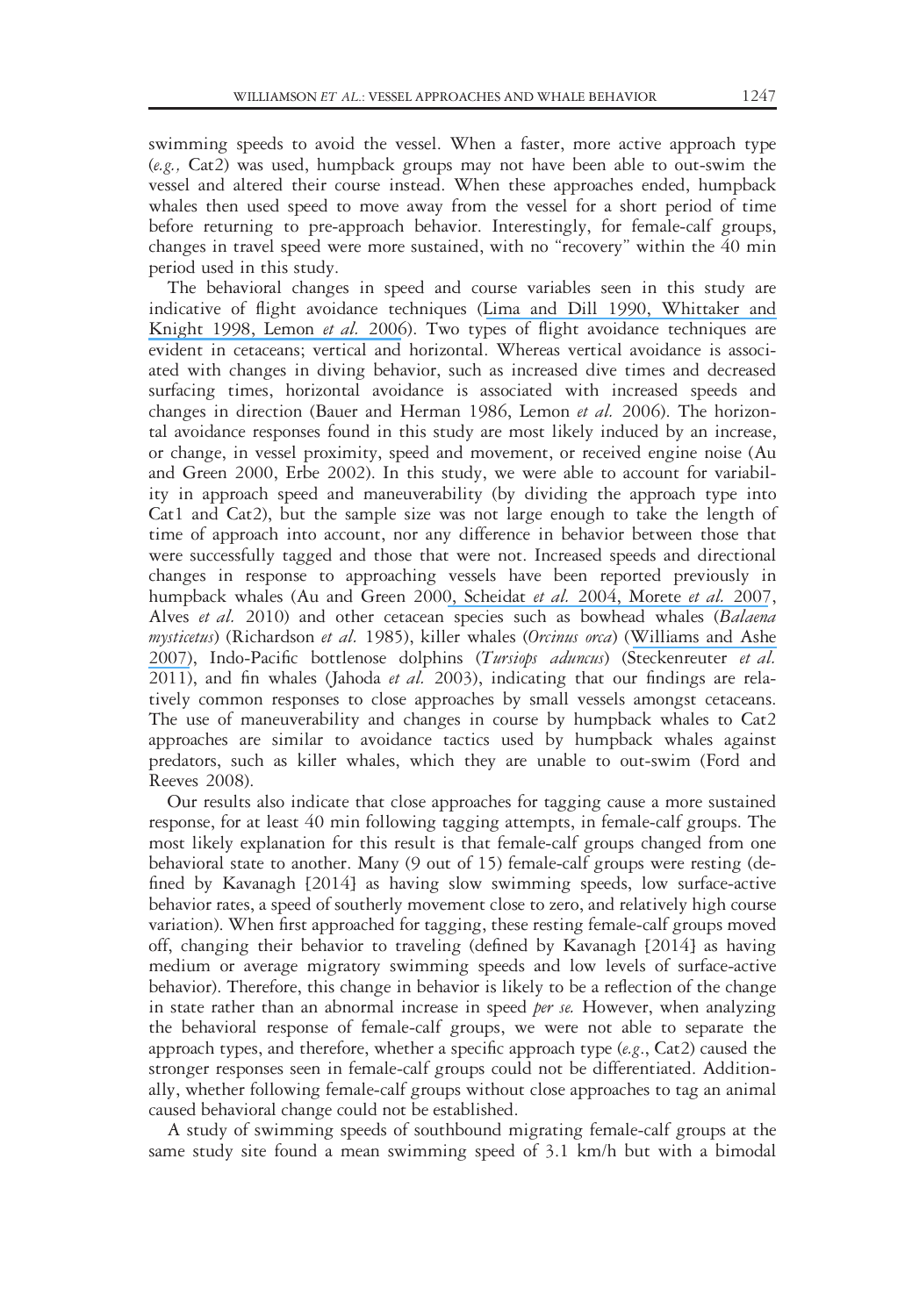distribution correlating to two different behavioral states; resting and traveling (Noad and Cato 2007). Female-calf groups in this study, even when displaying an increase in speed, were well within the normal range of speeds found by Noad and Cato (2007) and were similar to speeds of other group compositions in the investigation. Therefore, although it is important to note that there is significant behavioral change in female-calf groups in response to tagging attempts, this change did not cause them to do something outside the repertoire of normal migration behavior. Many studies have found that females with young calves are more likely to exhibit avoidance behavior in response to novel anthropogenic stimulus compared to other cohorts ([Gauthier and Sears 1999](https://www.researchgate.net/publication/229872354_Behavioral_response_of_four_species_of_Balaenopterid_whales_to_biopsy_sampling?el=1_x_8&enrichId=rgreq-fd721b0735a7ab74e3b155e2d94872d5-XXX&enrichSource=Y292ZXJQYWdlOzMwMTY2ODI5MztBUzo0MTk2NDEwODA5OTE3NDVAMTQ3NzA2MTYzODcyMQ==), McCauley et al. 200[0, Wartzok](https://www.researchgate.net/publication/233638567_Factors_Affecting_the_Responses_of_Marine_Mammals_to_Acoustic_Disturbance?el=1_x_8&enrichId=rgreq-fd721b0735a7ab74e3b155e2d94872d5-XXX&enrichSource=Y292ZXJQYWdlOzMwMTY2ODI5MztBUzo0MTk2NDEwODA5OTE3NDVAMTQ3NzA2MTYzODcyMQ==) et al. [2003](https://www.researchgate.net/publication/233638567_Factors_Affecting_the_Responses_of_Marine_Mammals_to_Acoustic_Disturbance?el=1_x_8&enrichId=rgreq-fd721b0735a7ab74e3b155e2d94872d5-XXX&enrichSource=Y292ZXJQYWdlOzMwMTY2ODI5MztBUzo0MTk2NDEwODA5OTE3NDVAMTQ3NzA2MTYzODcyMQ==), Best et al. 2005). In humpback whales, female-calf groups in particular have shown increased sensitivity to vessel traffic and close approaches from research vessels ([Bauer](https://www.researchgate.net/publication/260894775_Responses_of_wintering_humpback_whales_to_vessel_traffic?el=1_x_8&enrichId=rgreq-fd721b0735a7ab74e3b155e2d94872d5-XXX&enrichSource=Y292ZXJQYWdlOzMwMTY2ODI5MztBUzo0MTk2NDEwODA5OTE3NDVAMTQ3NzA2MTYzODcyMQ==) et al. 199[3, Clapham and Mattila 1993](https://www.researchgate.net/publication/230040813_Reactions_of_humpback_whales_to_skin_biopsy_sampling_on_a_West_Indies_breeding_ground?el=1_x_8&enrichId=rgreq-fd721b0735a7ab74e3b155e2d94872d5-XXX&enrichSource=Y292ZXJQYWdlOzMwMTY2ODI5MztBUzo0MTk2NDEwODA5OTE3NDVAMTQ3NzA2MTYzODcyMQ==)[, Brown](https://www.researchgate.net/publication/229776378_Behavioral_responses_of_East_Australian_humpback_whales_Megaptera_novaeangliae_to_biopsy_sampling?el=1_x_8&enrichId=rgreq-fd721b0735a7ab74e3b155e2d94872d5-XXX&enrichSource=Y292ZXJQYWdlOzMwMTY2ODI5MztBUzo0MTk2NDEwODA5OTE3NDVAMTQ3NzA2MTYzODcyMQ==) et al. 199[4, Stamation](https://www.researchgate.net/publication/230130414_Behavioral_responses_of_humpback_whales_Megaptera_novaeangliae_to_whale-watching_vessels_on_the_southeastern_coast_of_Australia?el=1_x_8&enrichId=rgreq-fd721b0735a7ab74e3b155e2d94872d5-XXX&enrichSource=Y292ZXJQYWdlOzMwMTY2ODI5MztBUzo0MTk2NDEwODA5OTE3NDVAMTQ3NzA2MTYzODcyMQ==) [et al.](https://www.researchgate.net/publication/230130414_Behavioral_responses_of_humpback_whales_Megaptera_novaeangliae_to_whale-watching_vessels_on_the_southeastern_coast_of_Australia?el=1_x_8&enrichId=rgreq-fd721b0735a7ab74e3b155e2d94872d5-XXX&enrichSource=Y292ZXJQYWdlOzMwMTY2ODI5MztBUzo0MTk2NDEwODA5OTE3NDVAMTQ3NzA2MTYzODcyMQ==) 201[0, Stimpert](https://www.researchgate.net/publication/277439029_Tagging_young_humpback_whale_calves_Methodology_and_diving_behavior?el=1_x_8&enrichId=rgreq-fd721b0735a7ab74e3b155e2d94872d5-XXX&enrichSource=Y292ZXJQYWdlOzMwMTY2ODI5MztBUzo0MTk2NDEwODA5OTE3NDVAMTQ3NzA2MTYzODcyMQ==) et al. 2012). Therefore, behavioral observation studies that use close vessel approaches may need to take group composition into account when collecting data on potentially sensitive cohorts, such as humpback whale female-calf groups.

Calculating movement and behavior parameters can be subject to high variance due to the wide variation in the number of sightings for any given time period. This study therefore took a broad-scale approach to the analyses where measurements were reduced to only two per 10 min time bin (or presence/absence in the case of surface behaviors). Reducing measurements in this way may miss fine-scale, or more subtle, changes in behavior. Despite the changes in movement behavior found in this study, there was no evidence of any change in rates of surface active behaviors nor any change in behavior of groups in response to vessel presence without tagging attempts (NTA). However, the sample size of NTA groups ( $n = 6$ ) was small. As such, it is likely that statistical power was low, and, therefore, the likelihood that the nonsignificant results found in NTA groups reflect a true effect is reduced (Wisz et al. 200[8, Button](https://www.researchgate.net/publication/236188359_Power_Failure_Why_Small_Sample_Size_Undermines_the_Reliability_of_Neuroscience?el=1_x_8&enrichId=rgreq-fd721b0735a7ab74e3b155e2d94872d5-XXX&enrichSource=Y292ZXJQYWdlOzMwMTY2ODI5MztBUzo0MTk2NDEwODA5OTE3NDVAMTQ3NzA2MTYzODcyMQ==) et al. 2013). Although further investigations on vessel presence on humpback whale behavior should be carried out to confirm this result, it should not be completely discounted due to sample size. The variance in the NTA samples was similar, or less than, the variance in TA samples (Table S4, S5). Additionally, analyses undertaken on this population by [Dunlop](https://www.researchgate.net/publication/284216876_The_Behavioural_Response_of_Humpback_Whales_Megaptera_novaeangliae_to_a_20_Cubic_Inch_Air_Gun?el=1_x_8&enrichId=rgreq-fd721b0735a7ab74e3b155e2d94872d5-XXX&enrichSource=Y292ZXJQYWdlOzMwMTY2ODI5MztBUzo0MTk2NDEwODA5OTE3NDVAMTQ3NzA2MTYzODcyMQ==) et al. [\(2015\)](https://www.researchgate.net/publication/284216876_The_Behavioural_Response_of_Humpback_Whales_Megaptera_novaeangliae_to_a_20_Cubic_Inch_Air_Gun?el=1_x_8&enrichId=rgreq-fd721b0735a7ab74e3b155e2d94872d5-XXX&enrichSource=Y292ZXJQYWdlOzMwMTY2ODI5MztBUzo0MTk2NDEwODA5OTE3NDVAMTQ3NzA2MTYzODcyMQ==) revealed no significant difference in diving and movement behaviors between focal groups of humpback whales followed from land only (no research vessel present) and followed from small research vessel platforms. As such, the lack of significant response in NTA groups found in this study, combined with the evidence in Dunlop et al. (2015), suggests the significant changes in behavior found in this study were due to close approaches by research vessels, rather than just the presence of the vessel.

At the population level, this study found a behavioral change in groups to close approaches by research vessels, with quick recovery to pretag attempt behaviors once the close approaches had ceased. A more sustained reaction was evident in female-calf groups, indicating that this cohort may be sensitive to close vessel approaches for tagging. The use of digital tags is now a common part of behavioral studies on cetaceans, and close approaches are required for their application. However, there are few dedicated studies on the behavioral effects of close approaches for tagging. This study indicates the importance of assessing the effect of research techniques on cetacean behavior and investigations such as these should be undertaken, where appropriate, to ensure the validity of relevant data collected.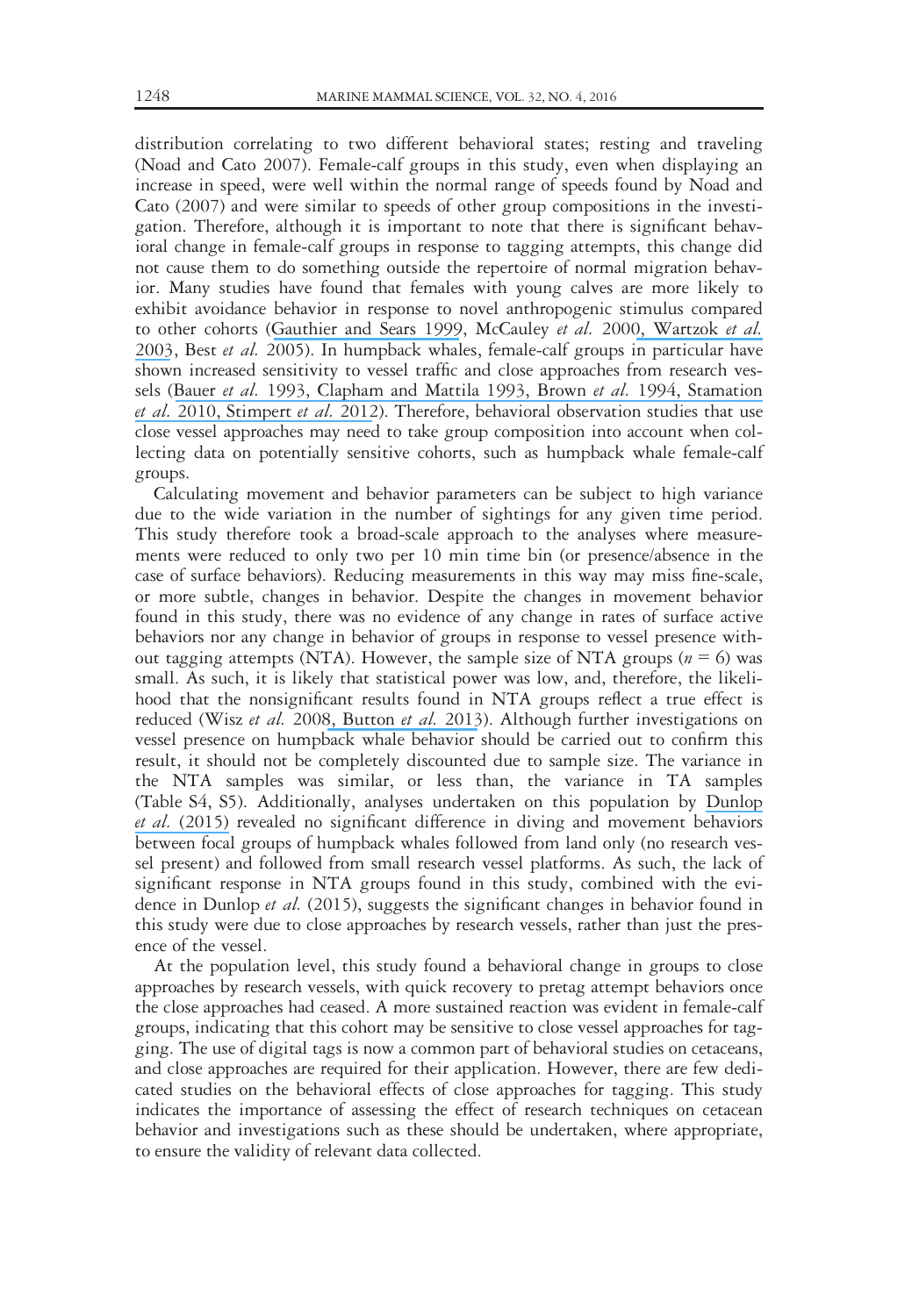#### **ACKNOWLEDGMENTS**

Funding was provided as part of Joint Industry Programme on E&P Sound and Marine Life (JIP), managed by the International Association of Oil & Gas Producers (IOGP). The principal contributing companies to the programme are BG group, BHP Billiton, Chevron, Conoco-Phillips, Eni, ExxonMobil, IAGC, Santos, Statoil and Woodside. The United States Bureau of Ocean Energy Management (BOEM), Origin Energy, Beach Energy and AWE provided support specifically for the BRAHSS study. We would like to thank all the BRAHSS team members particularly Douglas Cato, Louise Bennett, Verity Steptoe, David Paton, Rob Slade, David Donnelly, and the BRAHSS volunteers for their assistance with data collection.

#### LITERATURE CITED

- Alves, L. C. P. d. S., S. Moreira, P. C. Simões-Lopes and A. Andriolo. 2010. Behavioral responses of humpback whales, Megaptera novaeangliae (Cetacea: Balaenopteridae), to satellite transmitter deployment procedures. Zoologia (Curitiba) 27:1–6.
- Au, W. W. L., and M. Green. 2000. Acoustic interaction of humpback whales and whalewatching boats. Marine Environmental Research 49:469–481.
- Bates, D., M. Maechler, B. Bolker and S. Walker. 2013. lme4: Linear mixed-effects models using Eigen and S4. R package version 1.1-2. Available at [https://github.com/lme4/](https://github.com/lme4/lme4/)  $Ime<sub>4/</sub>$ .
- Bauer, G. B., and L. M. Herman. 1986. Effects of vessel traffic on the behavior of humpback whales in Hawaii. Report from Kewalo Basin Marine Mammal Laboratory, University of Hawaii, Honolulu, for U.S. National Marine Fisheries Service, Honolulu, HI.
- [Bauer, G. B., J. R. Mobley and L. M. Herman. 1993. Responses of wintering](https://www.researchgate.net/publication/260894775_Responses_of_wintering_humpback_whales_to_vessel_traffic?el=1_x_8&enrichId=rgreq-fd721b0735a7ab74e3b155e2d94872d5-XXX&enrichSource=Y292ZXJQYWdlOzMwMTY2ODI5MztBUzo0MTk2NDEwODA5OTE3NDVAMTQ3NzA2MTYzODcyMQ==) [humpback whales to vessel traffic. The Journal of the Acoustical Society of America](https://www.researchgate.net/publication/260894775_Responses_of_wintering_humpback_whales_to_vessel_traffic?el=1_x_8&enrichId=rgreq-fd721b0735a7ab74e3b155e2d94872d5-XXX&enrichSource=Y292ZXJQYWdlOzMwMTY2ODI5MztBUzo0MTk2NDEwODA5OTE3NDVAMTQ3NzA2MTYzODcyMQ==) [94:1848](https://www.researchgate.net/publication/260894775_Responses_of_wintering_humpback_whales_to_vessel_traffic?el=1_x_8&enrichId=rgreq-fd721b0735a7ab74e3b155e2d94872d5-XXX&enrichSource=Y292ZXJQYWdlOzMwMTY2ODI5MztBUzo0MTk2NDEwODA5OTE3NDVAMTQ3NzA2MTYzODcyMQ==)–1848.
- [Baumgartner, M. F., and B. R. Mate. 2003. Summertime foraging ecology of North Atlantic](https://www.researchgate.net/publication/250218033_Summertime_foraging_ecology_of_North_Atlantic_right_whales?el=1_x_8&enrichId=rgreq-fd721b0735a7ab74e3b155e2d94872d5-XXX&enrichSource=Y292ZXJQYWdlOzMwMTY2ODI5MztBUzo0MTk2NDEwODA5OTE3NDVAMTQ3NzA2MTYzODcyMQ==) [right whales. Marine Ecology Progress Series 264:123](https://www.researchgate.net/publication/250218033_Summertime_foraging_ecology_of_North_Atlantic_right_whales?el=1_x_8&enrichId=rgreq-fd721b0735a7ab74e3b155e2d94872d5-XXX&enrichSource=Y292ZXJQYWdlOzMwMTY2ODI5MztBUzo0MTk2NDEwODA5OTE3NDVAMTQ3NzA2MTYzODcyMQ==)–135.
- Best, P. B., D. Reeb, M. B. Rew, P. J. Palsbøll, C. Schaeff and A. Brandão. 2005. Biopsying southern right whales: Their reactions and effects on reproduction. The Journal of Wildlife Management 69:1171–1180.
- [Brown, M. R., P. J. Corkeron, P. T. Hale, K. W. Schultz and M. M. Bryden. 1994. Behavioral](https://www.researchgate.net/publication/229776378_Behavioral_responses_of_East_Australian_humpback_whales_Megaptera_novaeangliae_to_biopsy_sampling?el=1_x_8&enrichId=rgreq-fd721b0735a7ab74e3b155e2d94872d5-XXX&enrichSource=Y292ZXJQYWdlOzMwMTY2ODI5MztBUzo0MTk2NDEwODA5OTE3NDVAMTQ3NzA2MTYzODcyMQ==) [responses of east Australian humpback whales](https://www.researchgate.net/publication/229776378_Behavioral_responses_of_East_Australian_humpback_whales_Megaptera_novaeangliae_to_biopsy_sampling?el=1_x_8&enrichId=rgreq-fd721b0735a7ab74e3b155e2d94872d5-XXX&enrichSource=Y292ZXJQYWdlOzMwMTY2ODI5MztBUzo0MTk2NDEwODA5OTE3NDVAMTQ3NzA2MTYzODcyMQ==) Megaptera novaeangliae to biopsy sampling. [Marine Mammal Science 10:391](https://www.researchgate.net/publication/229776378_Behavioral_responses_of_East_Australian_humpback_whales_Megaptera_novaeangliae_to_biopsy_sampling?el=1_x_8&enrichId=rgreq-fd721b0735a7ab74e3b155e2d94872d5-XXX&enrichSource=Y292ZXJQYWdlOzMwMTY2ODI5MztBUzo0MTk2NDEwODA5OTE3NDVAMTQ3NzA2MTYzODcyMQ==)–400.
- Bryden, M. M., G. P. Kirkwood and R. W. Slade. 1990. Humpback whales, area V. An increase in numbers off Australia's east coast. Pages 271–277 in K. R. Kerry and G. Hempel, eds. Antarctic ecosystems. Springer-Verlag, Berlin, Germany.
- [Button, K. S., J. P. A. Ioannidis, C. Mokrysz, B. A. Nosek, J. Flint, E. S. J. Robinson and M.](https://www.researchgate.net/publication/236188359_Power_Failure_Why_Small_Sample_Size_Undermines_the_Reliability_of_Neuroscience?el=1_x_8&enrichId=rgreq-fd721b0735a7ab74e3b155e2d94872d5-XXX&enrichSource=Y292ZXJQYWdlOzMwMTY2ODI5MztBUzo0MTk2NDEwODA5OTE3NDVAMTQ3NzA2MTYzODcyMQ==) [R. Munafo. 2013. Power failure: Why small sample size undermines the reliability of](https://www.researchgate.net/publication/236188359_Power_Failure_Why_Small_Sample_Size_Undermines_the_Reliability_of_Neuroscience?el=1_x_8&enrichId=rgreq-fd721b0735a7ab74e3b155e2d94872d5-XXX&enrichSource=Y292ZXJQYWdlOzMwMTY2ODI5MztBUzo0MTk2NDEwODA5OTE3NDVAMTQ3NzA2MTYzODcyMQ==) [neuroscience. Nature Reviews Neuroscience 14:365](https://www.researchgate.net/publication/236188359_Power_Failure_Why_Small_Sample_Size_Undermines_the_Reliability_of_Neuroscience?el=1_x_8&enrichId=rgreq-fd721b0735a7ab74e3b155e2d94872d5-XXX&enrichSource=Y292ZXJQYWdlOzMwMTY2ODI5MztBUzo0MTk2NDEwODA5OTE3NDVAMTQ3NzA2MTYzODcyMQ==)–376.
- [Cantor, M., T. Cachuba, L. Fernandes and M. H. Engel. 2010. Behavioural reactions of](https://www.researchgate.net/publication/231794766_Behavioural_reactions_of_wintering_humpback_whales_Megaptera_novaeangliae_to_biopsy_sampling_in_the_western_South_Atlantic?el=1_x_8&enrichId=rgreq-fd721b0735a7ab74e3b155e2d94872d5-XXX&enrichSource=Y292ZXJQYWdlOzMwMTY2ODI5MztBUzo0MTk2NDEwODA5OTE3NDVAMTQ3NzA2MTYzODcyMQ==) wintering humpback whales (Megaptera novaeangliae[\) to biopsy sampling in the western](https://www.researchgate.net/publication/231794766_Behavioural_reactions_of_wintering_humpback_whales_Megaptera_novaeangliae_to_biopsy_sampling_in_the_western_South_Atlantic?el=1_x_8&enrichId=rgreq-fd721b0735a7ab74e3b155e2d94872d5-XXX&enrichSource=Y292ZXJQYWdlOzMwMTY2ODI5MztBUzo0MTk2NDEwODA5OTE3NDVAMTQ3NzA2MTYzODcyMQ==) [South Atlantic. Journal of the Marine Biological Association of the United Kingdom](https://www.researchgate.net/publication/231794766_Behavioural_reactions_of_wintering_humpback_whales_Megaptera_novaeangliae_to_biopsy_sampling_in_the_western_South_Atlantic?el=1_x_8&enrichId=rgreq-fd721b0735a7ab74e3b155e2d94872d5-XXX&enrichSource=Y292ZXJQYWdlOzMwMTY2ODI5MztBUzo0MTk2NDEwODA5OTE3NDVAMTQ3NzA2MTYzODcyMQ==) [90:1701](https://www.researchgate.net/publication/231794766_Behavioural_reactions_of_wintering_humpback_whales_Megaptera_novaeangliae_to_biopsy_sampling_in_the_western_South_Atlantic?el=1_x_8&enrichId=rgreq-fd721b0735a7ab74e3b155e2d94872d5-XXX&enrichSource=Y292ZXJQYWdlOzMwMTY2ODI5MztBUzo0MTk2NDEwODA5OTE3NDVAMTQ3NzA2MTYzODcyMQ==)–1711.
- Cato, D. H., M. J. Noad, R. A. Dunlop, et al. 2013. A study of the behavioural response of whales to the noise of seismic air guns: Design, methods and progress. Acoustics Australia 41:91–100.
- [Chittleborough, R. 1965. Dynamics of two populations of the humpback whale,](https://www.researchgate.net/publication/248885749_Dynamics_of_two_populations_of_the_humpback_whale_Megaptera_novaeangliae_Borowski?el=1_x_8&enrichId=rgreq-fd721b0735a7ab74e3b155e2d94872d5-XXX&enrichSource=Y292ZXJQYWdlOzMwMTY2ODI5MztBUzo0MTk2NDEwODA5OTE3NDVAMTQ3NzA2MTYzODcyMQ==) Megaptera novaeangliae [\(Borowski\). Marine and Freshwater Research 16:33](https://www.researchgate.net/publication/248885749_Dynamics_of_two_populations_of_the_humpback_whale_Megaptera_novaeangliae_Borowski?el=1_x_8&enrichId=rgreq-fd721b0735a7ab74e3b155e2d94872d5-XXX&enrichSource=Y292ZXJQYWdlOzMwMTY2ODI5MztBUzo0MTk2NDEwODA5OTE3NDVAMTQ3NzA2MTYzODcyMQ==)–128.
- [Clapham, P. J., and D. K. Mattila. 1993. Reactions of humpback whales to skin biopsy](https://www.researchgate.net/publication/230040813_Reactions_of_humpback_whales_to_skin_biopsy_sampling_on_a_West_Indies_breeding_ground?el=1_x_8&enrichId=rgreq-fd721b0735a7ab74e3b155e2d94872d5-XXX&enrichSource=Y292ZXJQYWdlOzMwMTY2ODI5MztBUzo0MTk2NDEwODA5OTE3NDVAMTQ3NzA2MTYzODcyMQ==) [sampling on a West Indies breeding ground. Marine Mammal Science 9:382](https://www.researchgate.net/publication/230040813_Reactions_of_humpback_whales_to_skin_biopsy_sampling_on_a_West_Indies_breeding_ground?el=1_x_8&enrichId=rgreq-fd721b0735a7ab74e3b155e2d94872d5-XXX&enrichSource=Y292ZXJQYWdlOzMwMTY2ODI5MztBUzo0MTk2NDEwODA5OTE3NDVAMTQ3NzA2MTYzODcyMQ==)–391.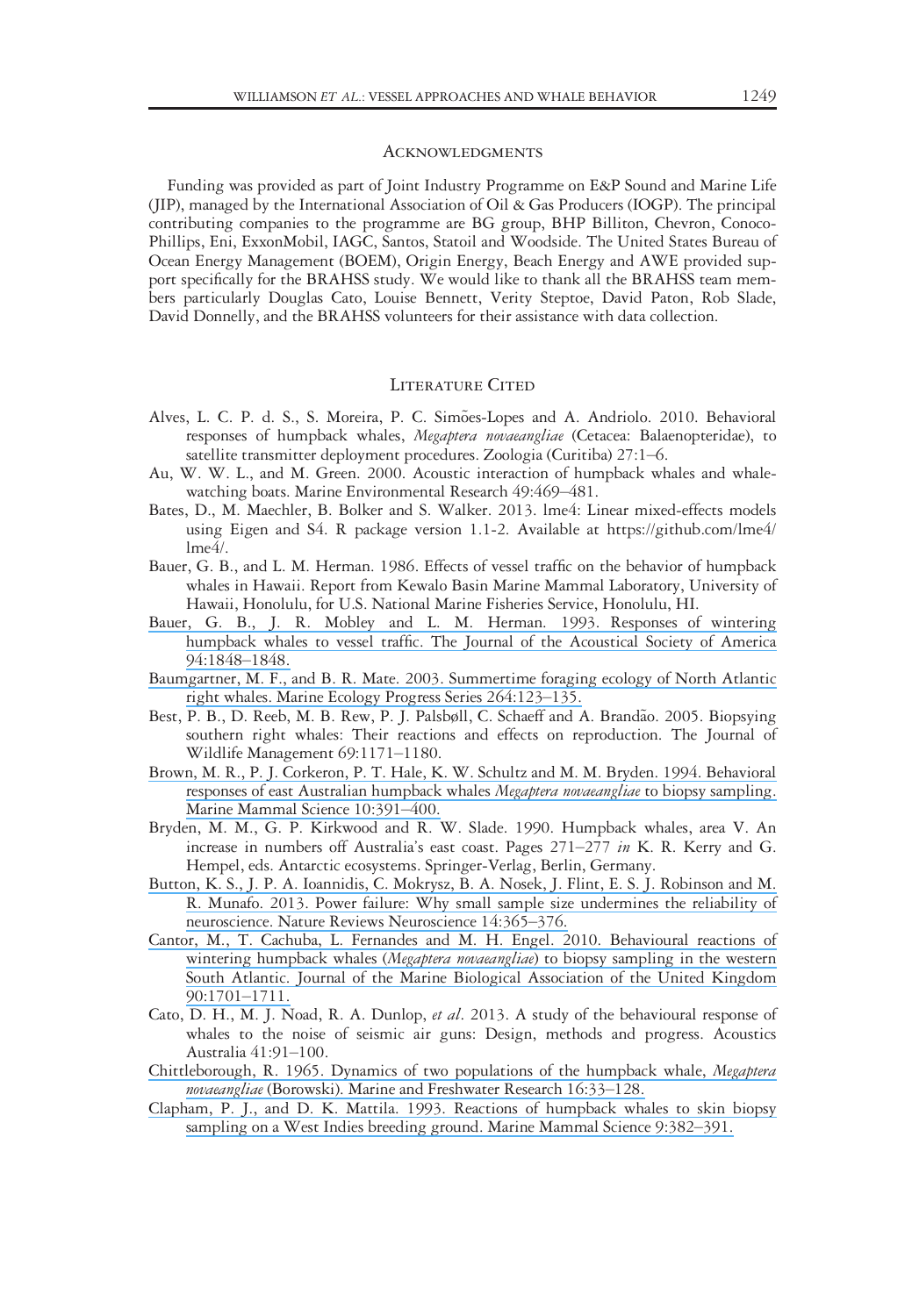- [Corkeron, P. J. 1995. Humpback whales \(](https://www.researchgate.net/publication/236246728_Humpback_whales_Megaptera_novaeangliae_in_Hervey_Bay_Queensland_behaviour_and_responses_to_whale-watching_vessels?el=1_x_8&enrichId=rgreq-fd721b0735a7ab74e3b155e2d94872d5-XXX&enrichSource=Y292ZXJQYWdlOzMwMTY2ODI5MztBUzo0MTk2NDEwODA5OTE3NDVAMTQ3NzA2MTYzODcyMQ==)Megaptera novaeangliae) in Hervey Bay, Queensland: [Behaviour and responses to whale-watching vessels. Canadian Journal of Zoology](https://www.researchgate.net/publication/236246728_Humpback_whales_Megaptera_novaeangliae_in_Hervey_Bay_Queensland_behaviour_and_responses_to_whale-watching_vessels?el=1_x_8&enrichId=rgreq-fd721b0735a7ab74e3b155e2d94872d5-XXX&enrichSource=Y292ZXJQYWdlOzMwMTY2ODI5MztBUzo0MTk2NDEwODA5OTE3NDVAMTQ3NzA2MTYzODcyMQ==) [73:1290](https://www.researchgate.net/publication/236246728_Humpback_whales_Megaptera_novaeangliae_in_Hervey_Bay_Queensland_behaviour_and_responses_to_whale-watching_vessels?el=1_x_8&enrichId=rgreq-fd721b0735a7ab74e3b155e2d94872d5-XXX&enrichSource=Y292ZXJQYWdlOzMwMTY2ODI5MztBUzo0MTk2NDEwODA5OTE3NDVAMTQ3NzA2MTYzODcyMQ==)–1299.
- [Croll, D. A., C. W. Clark, J. Calambokidis, W. T. Ellison and B. R. Tershy. 2001. Effect of](https://www.researchgate.net/publication/227534801_Effect_of_anthropogenic_low-frequency_noise_on_the_foraging_ecology_of_Balenoptera_whales?el=1_x_8&enrichId=rgreq-fd721b0735a7ab74e3b155e2d94872d5-XXX&enrichSource=Y292ZXJQYWdlOzMwMTY2ODI5MztBUzo0MTk2NDEwODA5OTE3NDVAMTQ3NzA2MTYzODcyMQ==) [anthropogenic low-frequency noise on the foraging ecology of Balaenoptera whales.](https://www.researchgate.net/publication/227534801_Effect_of_anthropogenic_low-frequency_noise_on_the_foraging_ecology_of_Balenoptera_whales?el=1_x_8&enrichId=rgreq-fd721b0735a7ab74e3b155e2d94872d5-XXX&enrichSource=Y292ZXJQYWdlOzMwMTY2ODI5MztBUzo0MTk2NDEwODA5OTE3NDVAMTQ3NzA2MTYzODcyMQ==) [Animal Conservation 4:13](https://www.researchgate.net/publication/227534801_Effect_of_anthropogenic_low-frequency_noise_on_the_foraging_ecology_of_Balenoptera_whales?el=1_x_8&enrichId=rgreq-fd721b0735a7ab74e3b155e2d94872d5-XXX&enrichSource=Y292ZXJQYWdlOzMwMTY2ODI5MztBUzo0MTk2NDEwODA5OTE3NDVAMTQ3NzA2MTYzODcyMQ==)–27.
- [Denardo, C., M. Dougherty, G. Hastie, R. Leaper, B. Wilson and P. M. Thompson. 2001.](https://www.researchgate.net/publication/227998324_A_new_technique_to_measure_spatial_relationships_within_groups_of_free-ranging_cetaceans?el=1_x_8&enrichId=rgreq-fd721b0735a7ab74e3b155e2d94872d5-XXX&enrichSource=Y292ZXJQYWdlOzMwMTY2ODI5MztBUzo0MTk2NDEwODA5OTE3NDVAMTQ3NzA2MTYzODcyMQ==) [A new technique to measure spatial relationships within groups of free-ranging coastal](https://www.researchgate.net/publication/227998324_A_new_technique_to_measure_spatial_relationships_within_groups_of_free-ranging_cetaceans?el=1_x_8&enrichId=rgreq-fd721b0735a7ab74e3b155e2d94872d5-XXX&enrichSource=Y292ZXJQYWdlOzMwMTY2ODI5MztBUzo0MTk2NDEwODA5OTE3NDVAMTQ3NzA2MTYzODcyMQ==) [cetaceans. Journal of Applied Ecology 38:888](https://www.researchgate.net/publication/227998324_A_new_technique_to_measure_spatial_relationships_within_groups_of_free-ranging_cetaceans?el=1_x_8&enrichId=rgreq-fd721b0735a7ab74e3b155e2d94872d5-XXX&enrichSource=Y292ZXJQYWdlOzMwMTY2ODI5MztBUzo0MTk2NDEwODA5OTE3NDVAMTQ3NzA2MTYzODcyMQ==)–895.
- [Dolphin, W. F. 1987. Dive behavior and estimated energy expenditure of foraging humpback](https://www.researchgate.net/publication/238007932_Dive_behavior_and_estimated_energy_expenditure_of_foraging_humpback_whales_in_Southeast_Alaska?el=1_x_8&enrichId=rgreq-fd721b0735a7ab74e3b155e2d94872d5-XXX&enrichSource=Y292ZXJQYWdlOzMwMTY2ODI5MztBUzo0MTk2NDEwODA5OTE3NDVAMTQ3NzA2MTYzODcyMQ==) [whales in southeast Alaska. Canadian Journal of Zoology 65:354](https://www.researchgate.net/publication/238007932_Dive_behavior_and_estimated_energy_expenditure_of_foraging_humpback_whales_in_Southeast_Alaska?el=1_x_8&enrichId=rgreq-fd721b0735a7ab74e3b155e2d94872d5-XXX&enrichSource=Y292ZXJQYWdlOzMwMTY2ODI5MztBUzo0MTk2NDEwODA5OTE3NDVAMTQ3NzA2MTYzODcyMQ==)–362.
- [Dunlop, R. A., M. J. Noad, D. H. Cato, E. Kniest, P. J. O. Miller, J. N. Smith and M. D.](https://www.researchgate.net/publication/233424146_Multivariate_analysis_of_behavioural_response_experiments_in_humpback_whales_Megaptera_novaeangliae?el=1_x_8&enrichId=rgreq-fd721b0735a7ab74e3b155e2d94872d5-XXX&enrichSource=Y292ZXJQYWdlOzMwMTY2ODI5MztBUzo0MTk2NDEwODA5OTE3NDVAMTQ3NzA2MTYzODcyMQ==) [Stokes. 2013. Multivariate analysis of behavioural response experiments in humpback](https://www.researchgate.net/publication/233424146_Multivariate_analysis_of_behavioural_response_experiments_in_humpback_whales_Megaptera_novaeangliae?el=1_x_8&enrichId=rgreq-fd721b0735a7ab74e3b155e2d94872d5-XXX&enrichSource=Y292ZXJQYWdlOzMwMTY2ODI5MztBUzo0MTk2NDEwODA5OTE3NDVAMTQ3NzA2MTYzODcyMQ==) whales (Megaptera novaeangliae[\). The Journal of Experimental Biology 216:759](https://www.researchgate.net/publication/233424146_Multivariate_analysis_of_behavioural_response_experiments_in_humpback_whales_Megaptera_novaeangliae?el=1_x_8&enrichId=rgreq-fd721b0735a7ab74e3b155e2d94872d5-XXX&enrichSource=Y292ZXJQYWdlOzMwMTY2ODI5MztBUzo0MTk2NDEwODA5OTE3NDVAMTQ3NzA2MTYzODcyMQ==)–770.
- [Dunlop, R. A., M. J. Noad, R. D. McCauley, E. Kniest, D. Paton and D. H. Cato. 2015. The](https://www.researchgate.net/publication/284216876_The_Behavioural_Response_of_Humpback_Whales_Megaptera_novaeangliae_to_a_20_Cubic_Inch_Air_Gun?el=1_x_8&enrichId=rgreq-fd721b0735a7ab74e3b155e2d94872d5-XXX&enrichSource=Y292ZXJQYWdlOzMwMTY2ODI5MztBUzo0MTk2NDEwODA5OTE3NDVAMTQ3NzA2MTYzODcyMQ==) [behavioural response of humpback whales \(](https://www.researchgate.net/publication/284216876_The_Behavioural_Response_of_Humpback_Whales_Megaptera_novaeangliae_to_a_20_Cubic_Inch_Air_Gun?el=1_x_8&enrichId=rgreq-fd721b0735a7ab74e3b155e2d94872d5-XXX&enrichSource=Y292ZXJQYWdlOzMwMTY2ODI5MztBUzo0MTk2NDEwODA5OTE3NDVAMTQ3NzA2MTYzODcyMQ==)*Megaptera novaeangliae*) to a 20 cubic inch air [gun. Aquatic Mammals 41:412](https://www.researchgate.net/publication/284216876_The_Behavioural_Response_of_Humpback_Whales_Megaptera_novaeangliae_to_a_20_Cubic_Inch_Air_Gun?el=1_x_8&enrichId=rgreq-fd721b0735a7ab74e3b155e2d94872d5-XXX&enrichSource=Y292ZXJQYWdlOzMwMTY2ODI5MztBUzo0MTk2NDEwODA5OTE3NDVAMTQ3NzA2MTYzODcyMQ==)–433.
- [Elwen, S. H., P. B. Best, D. Reeb and M. Thornton. 2009. Diurnal movements and behaviour](https://www.researchgate.net/publication/235950980_Diurnal_Movements_and_Behaviour_of_Heaviside) of Heaviside's dolphins, Cephalorhynchus heavisidii[, with some comparative data for dusky](https://www.researchgate.net/publication/235950980_Diurnal_Movements_and_Behaviour_of_Heaviside) dolphins, Lagenothynchus obscutus[. South African Journal of Wildlife Research 39:143](https://www.researchgate.net/publication/235950980_Diurnal_Movements_and_Behaviour_of_Heaviside)-[154.](https://www.researchgate.net/publication/235950980_Diurnal_Movements_and_Behaviour_of_Heaviside)
- [Erbe, C. 2002. Underwater noise of whale-watching boats and potential effects on killer](https://www.researchgate.net/publication/228699553_Underwater_noise_of_whale-watching_boats_and_potential_effects_on_killer_whales_Orcinus_orca_based_on_an_acoustic_impact_model?el=1_x_8&enrichId=rgreq-fd721b0735a7ab74e3b155e2d94872d5-XXX&enrichSource=Y292ZXJQYWdlOzMwMTY2ODI5MztBUzo0MTk2NDEwODA5OTE3NDVAMTQ3NzA2MTYzODcyMQ==) whales (Orcinus orca[\), based on an acoustic impact model. Marine Mammal Science](https://www.researchgate.net/publication/228699553_Underwater_noise_of_whale-watching_boats_and_potential_effects_on_killer_whales_Orcinus_orca_based_on_an_acoustic_impact_model?el=1_x_8&enrichId=rgreq-fd721b0735a7ab74e3b155e2d94872d5-XXX&enrichSource=Y292ZXJQYWdlOzMwMTY2ODI5MztBUzo0MTk2NDEwODA5OTE3NDVAMTQ3NzA2MTYzODcyMQ==) [18:394](https://www.researchgate.net/publication/228699553_Underwater_noise_of_whale-watching_boats_and_potential_effects_on_killer_whales_Orcinus_orca_based_on_an_acoustic_impact_model?el=1_x_8&enrichId=rgreq-fd721b0735a7ab74e3b155e2d94872d5-XXX&enrichSource=Y292ZXJQYWdlOzMwMTY2ODI5MztBUzo0MTk2NDEwODA5OTE3NDVAMTQ3NzA2MTYzODcyMQ==)–418.
- [Findlay, K. P., and P. B. Best. 1996. Assessment of heterogeneity in sighting probabilities of](https://www.researchgate.net/publication/229703304_Assessment_of_heterogeneity_in_sighting_probabilities_of_humpback_whales_within_viewing_range_of_Cape_Vidal_South_Africa?el=1_x_8&enrichId=rgreq-fd721b0735a7ab74e3b155e2d94872d5-XXX&enrichSource=Y292ZXJQYWdlOzMwMTY2ODI5MztBUzo0MTk2NDEwODA5OTE3NDVAMTQ3NzA2MTYzODcyMQ==) [humpback whales within viewing range of Cape Vidal, South Africa. Marine Mammal](https://www.researchgate.net/publication/229703304_Assessment_of_heterogeneity_in_sighting_probabilities_of_humpback_whales_within_viewing_range_of_Cape_Vidal_South_Africa?el=1_x_8&enrichId=rgreq-fd721b0735a7ab74e3b155e2d94872d5-XXX&enrichSource=Y292ZXJQYWdlOzMwMTY2ODI5MztBUzo0MTk2NDEwODA5OTE3NDVAMTQ3NzA2MTYzODcyMQ==) [Science 12:335](https://www.researchgate.net/publication/229703304_Assessment_of_heterogeneity_in_sighting_probabilities_of_humpback_whales_within_viewing_range_of_Cape_Vidal_South_Africa?el=1_x_8&enrichId=rgreq-fd721b0735a7ab74e3b155e2d94872d5-XXX&enrichSource=Y292ZXJQYWdlOzMwMTY2ODI5MztBUzo0MTk2NDEwODA5OTE3NDVAMTQ3NzA2MTYzODcyMQ==)–353.
- [Ford, J. K. B., and R. R. Reeves. 2008. Fight or flight: Antipredator strategies of baleen](https://www.researchgate.net/publication/229779570_Fight_or_flight_Antipredator_strategies_of_baleen_whales?el=1_x_8&enrichId=rgreq-fd721b0735a7ab74e3b155e2d94872d5-XXX&enrichSource=Y292ZXJQYWdlOzMwMTY2ODI5MztBUzo0MTk2NDEwODA5OTE3NDVAMTQ3NzA2MTYzODcyMQ==) [whales. Mammal Review 38:50](https://www.researchgate.net/publication/229779570_Fight_or_flight_Antipredator_strategies_of_baleen_whales?el=1_x_8&enrichId=rgreq-fd721b0735a7ab74e3b155e2d94872d5-XXX&enrichSource=Y292ZXJQYWdlOzMwMTY2ODI5MztBUzo0MTk2NDEwODA5OTE3NDVAMTQ3NzA2MTYzODcyMQ==)–86.
- [Gauthier, J., and R. Sears. 1999. Behavioral response of four species of balaenopterid whales to](https://www.researchgate.net/publication/229872354_Behavioral_response_of_four_species_of_Balaenopterid_whales_to_biopsy_sampling?el=1_x_8&enrichId=rgreq-fd721b0735a7ab74e3b155e2d94872d5-XXX&enrichSource=Y292ZXJQYWdlOzMwMTY2ODI5MztBUzo0MTk2NDEwODA5OTE3NDVAMTQ3NzA2MTYzODcyMQ==) [biopsy sampling. Marine Mammal Science 15:85](https://www.researchgate.net/publication/229872354_Behavioral_response_of_four_species_of_Balaenopterid_whales_to_biopsy_sampling?el=1_x_8&enrichId=rgreq-fd721b0735a7ab74e3b155e2d94872d5-XXX&enrichSource=Y292ZXJQYWdlOzMwMTY2ODI5MztBUzo0MTk2NDEwODA5OTE3NDVAMTQ3NzA2MTYzODcyMQ==)–101.
- Giard, J., and R. Michaud. 1997. L'observation des rorquals sous surveillance par la telemetrie VHF [Observation of whales under surveillance by VHF telemetry]. Le Naturaliste Canadien 121:25–29.
- [Godwin, E. M., M. J. Noad, E. Kniest and R. A. Dunlop. 2016. Comparing multiple](https://www.researchgate.net/publication/281769290_Comparing_multiple_sampling_platforms_for_measuring_the_behavior_of_humpback_whales_Megaptera_novaeangliae?el=1_x_8&enrichId=rgreq-fd721b0735a7ab74e3b155e2d94872d5-XXX&enrichSource=Y292ZXJQYWdlOzMwMTY2ODI5MztBUzo0MTk2NDEwODA5OTE3NDVAMTQ3NzA2MTYzODcyMQ==) [sampling platforms for measuring the behavior of humpback whales \(](https://www.researchgate.net/publication/281769290_Comparing_multiple_sampling_platforms_for_measuring_the_behavior_of_humpback_whales_Megaptera_novaeangliae?el=1_x_8&enrichId=rgreq-fd721b0735a7ab74e3b155e2d94872d5-XXX&enrichSource=Y292ZXJQYWdlOzMwMTY2ODI5MztBUzo0MTk2NDEwODA5OTE3NDVAMTQ3NzA2MTYzODcyMQ==)Megaptera novaeangliae[\). Marine Mammal Science 32:268](https://www.researchgate.net/publication/281769290_Comparing_multiple_sampling_platforms_for_measuring_the_behavior_of_humpback_whales_Megaptera_novaeangliae?el=1_x_8&enrichId=rgreq-fd721b0735a7ab74e3b155e2d94872d5-XXX&enrichSource=Y292ZXJQYWdlOzMwMTY2ODI5MztBUzo0MTk2NDEwODA5OTE3NDVAMTQ3NzA2MTYzODcyMQ==)-286.
- [Heide-Jørgensen, M. P., L. Kleivane, N. Øien, K. L. Laidre and M. V. Jensen. 2001.](https://www.researchgate.net/publication/230159447_A_new_technique_for_deploying_satellite_transmitters_on_baleen_whales_Tracking_a_blue_whale_Balaenoptera_musculus_in_the_North_Atlantic?el=1_x_8&enrichId=rgreq-fd721b0735a7ab74e3b155e2d94872d5-XXX&enrichSource=Y292ZXJQYWdlOzMwMTY2ODI5MztBUzo0MTk2NDEwODA5OTE3NDVAMTQ3NzA2MTYzODcyMQ==) [A new technique for deploying satellite transmitters on baleen whales: Tracking a blue](https://www.researchgate.net/publication/230159447_A_new_technique_for_deploying_satellite_transmitters_on_baleen_whales_Tracking_a_blue_whale_Balaenoptera_musculus_in_the_North_Atlantic?el=1_x_8&enrichId=rgreq-fd721b0735a7ab74e3b155e2d94872d5-XXX&enrichSource=Y292ZXJQYWdlOzMwMTY2ODI5MztBUzo0MTk2NDEwODA5OTE3NDVAMTQ3NzA2MTYzODcyMQ==) whale (Balaenoptera musculus[\) in the North Atlantic. Marine Mammal Science 17:949](https://www.researchgate.net/publication/230159447_A_new_technique_for_deploying_satellite_transmitters_on_baleen_whales_Tracking_a_blue_whale_Balaenoptera_musculus_in_the_North_Atlantic?el=1_x_8&enrichId=rgreq-fd721b0735a7ab74e3b155e2d94872d5-XXX&enrichSource=Y292ZXJQYWdlOzMwMTY2ODI5MztBUzo0MTk2NDEwODA5OTE3NDVAMTQ3NzA2MTYzODcyMQ==)– [954.](https://www.researchgate.net/publication/230159447_A_new_technique_for_deploying_satellite_transmitters_on_baleen_whales_Tracking_a_blue_whale_Balaenoptera_musculus_in_the_North_Atlantic?el=1_x_8&enrichId=rgreq-fd721b0735a7ab74e3b155e2d94872d5-XXX&enrichSource=Y292ZXJQYWdlOzMwMTY2ODI5MztBUzo0MTk2NDEwODA5OTE3NDVAMTQ3NzA2MTYzODcyMQ==)
- Jahoda, M., C. L. Lafortuna, N. Biassoni, et al. 2003. Mediterranean fin whale's (Balaenoptera physalus) response to small vessels and biopsy sampling assessed through passive tracking and timing of respiration. Marine Mammal Science 19:96–110.
- [Johnson, M. P., and P. L. Tyack. 2003. A digital acoustic recording tag for measuring the](https://www.researchgate.net/publication/3231925_A_digital_acoutic_recording_tag_for_measuring_the_response_of_wild_marine_mammals_to_sound?el=1_x_8&enrichId=rgreq-fd721b0735a7ab74e3b155e2d94872d5-XXX&enrichSource=Y292ZXJQYWdlOzMwMTY2ODI5MztBUzo0MTk2NDEwODA5OTE3NDVAMTQ3NzA2MTYzODcyMQ==) [response of wild marine mammals to sound. IEEE Journal of Oceanic Engineering 28:3](https://www.researchgate.net/publication/3231925_A_digital_acoutic_recording_tag_for_measuring_the_response_of_wild_marine_mammals_to_sound?el=1_x_8&enrichId=rgreq-fd721b0735a7ab74e3b155e2d94872d5-XXX&enrichSource=Y292ZXJQYWdlOzMwMTY2ODI5MztBUzo0MTk2NDEwODA5OTE3NDVAMTQ3NzA2MTYzODcyMQ==)– [12.](https://www.researchgate.net/publication/3231925_A_digital_acoutic_recording_tag_for_measuring_the_response_of_wild_marine_mammals_to_sound?el=1_x_8&enrichId=rgreq-fd721b0735a7ab74e3b155e2d94872d5-XXX&enrichSource=Y292ZXJQYWdlOzMwMTY2ODI5MztBUzo0MTk2NDEwODA5OTE3NDVAMTQ3NzA2MTYzODcyMQ==)
- Kavanagh, A. S. 2014. The behaviour of humpback whales: An analysis of the social and environmental context variables affecting their behaviour on migration. Ph.D. thesis, School of Veterinary Science, The University of Queensland, Gatton, Australia. 179 pp.
- Kuznetsova, A., P. B. Brockhoff and R. H. B. Christensen. 2013. lmerTest: Tests for random and fixed effects for linear mixed effect models (lmer objects of lme4 package). R package version 2.0-3. Available at [http://CRAN.R-project.org/package=lmerTest.](http://CRAN.R-project.org/package=lmerTest)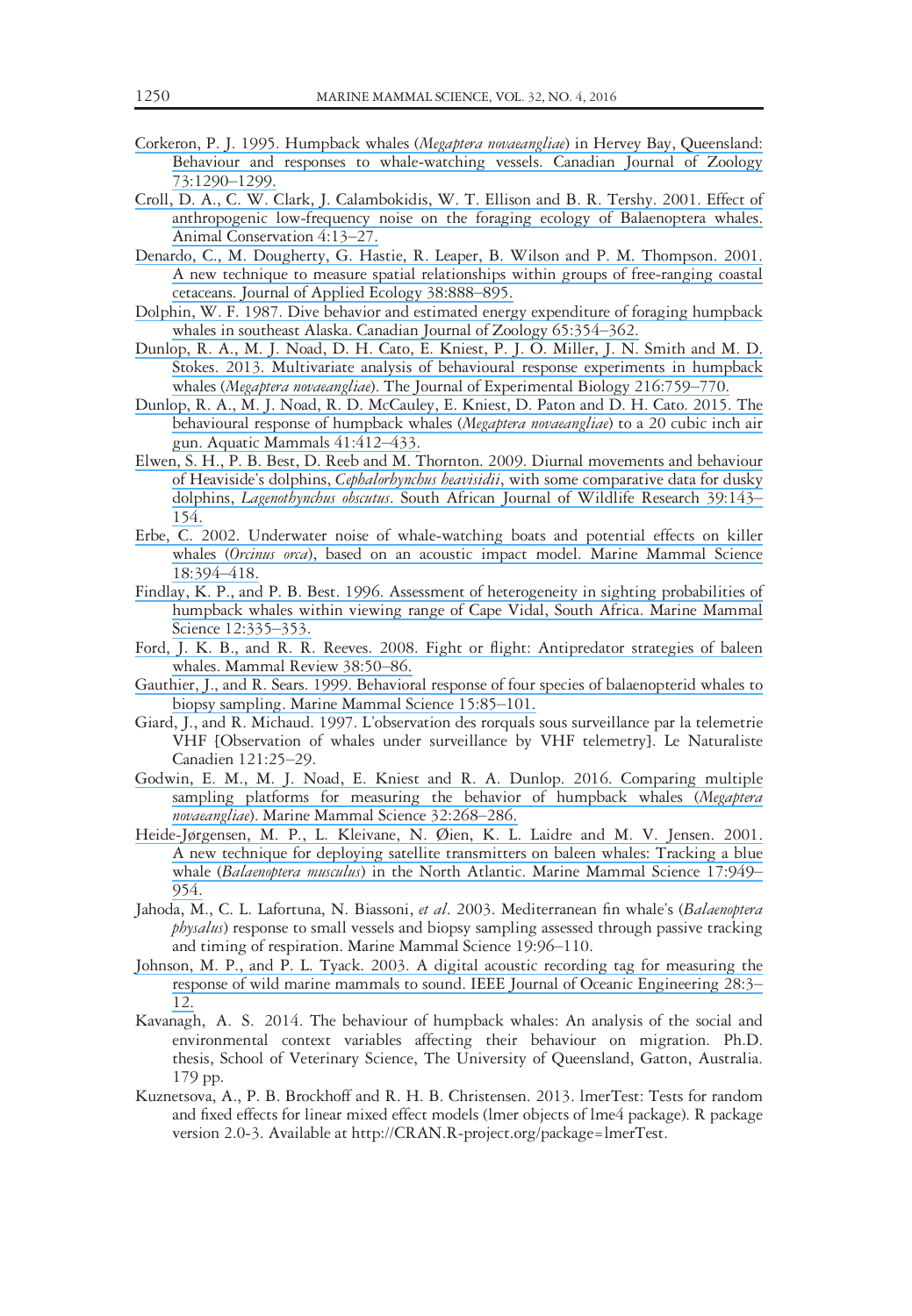- [Lemon, M., T. P. Lynch, D. H. Cato and R. G. Harcourt. 2006. Response of travelling](https://www.researchgate.net/publication/222395746_Response_of_travelling_bottlenose_dolphins_Tursiops_aduncus_to_experimental_approaches_by_a_powerboat_in_Jervis_Bay_New_South_Wales_Australia?el=1_x_8&enrichId=rgreq-fd721b0735a7ab74e3b155e2d94872d5-XXX&enrichSource=Y292ZXJQYWdlOzMwMTY2ODI5MztBUzo0MTk2NDEwODA5OTE3NDVAMTQ3NzA2MTYzODcyMQ==) bottlenose dolphins (Tursiops aduncus[\) to experimental approaches by a powerboat in](https://www.researchgate.net/publication/222395746_Response_of_travelling_bottlenose_dolphins_Tursiops_aduncus_to_experimental_approaches_by_a_powerboat_in_Jervis_Bay_New_South_Wales_Australia?el=1_x_8&enrichId=rgreq-fd721b0735a7ab74e3b155e2d94872d5-XXX&enrichSource=Y292ZXJQYWdlOzMwMTY2ODI5MztBUzo0MTk2NDEwODA5OTE3NDVAMTQ3NzA2MTYzODcyMQ==) [Jervis Bay, New South Wales, Australia. Biological Conservation 127:363](https://www.researchgate.net/publication/222395746_Response_of_travelling_bottlenose_dolphins_Tursiops_aduncus_to_experimental_approaches_by_a_powerboat_in_Jervis_Bay_New_South_Wales_Australia?el=1_x_8&enrichId=rgreq-fd721b0735a7ab74e3b155e2d94872d5-XXX&enrichSource=Y292ZXJQYWdlOzMwMTY2ODI5MztBUzo0MTk2NDEwODA5OTE3NDVAMTQ3NzA2MTYzODcyMQ==)–372.
- [Lima, S. L., and L. M. Dill. 1990. Behavioral decisions made under the risk of predation: A](https://www.researchgate.net/publication/249540692_Behavioral_Decisions_Made_under_the_Risk_of_Predation_A_Review_and_Prospectus?el=1_x_8&enrichId=rgreq-fd721b0735a7ab74e3b155e2d94872d5-XXX&enrichSource=Y292ZXJQYWdlOzMwMTY2ODI5MztBUzo0MTk2NDEwODA5OTE3NDVAMTQ3NzA2MTYzODcyMQ==) [review and prospectus. Canadian Journal of Zoology 68:619](https://www.researchgate.net/publication/249540692_Behavioral_Decisions_Made_under_the_Risk_of_Predation_A_Review_and_Prospectus?el=1_x_8&enrichId=rgreq-fd721b0735a7ab74e3b155e2d94872d5-XXX&enrichSource=Y292ZXJQYWdlOzMwMTY2ODI5MztBUzo0MTk2NDEwODA5OTE3NDVAMTQ3NzA2MTYzODcyMQ==)–640.
- [Lusseau, D. 2003. Male and female bottlenose dolphins](https://www.researchgate.net/publication/250217946_Male_and_female_bottlenose_dolphins_Tursiops_spp_have_different_strategies_to_avoid_interactions_with_tour_boats_in_Doubtful_Sound_New_Zealand?el=1_x_8&enrichId=rgreq-fd721b0735a7ab74e3b155e2d94872d5-XXX&enrichSource=Y292ZXJQYWdlOzMwMTY2ODI5MztBUzo0MTk2NDEwODA5OTE3NDVAMTQ3NzA2MTYzODcyMQ==) Tursiops spp. have different strategies [to avoid interactions with tour boats in Doubtful Sound, New Zealand. Marine Ecology](https://www.researchgate.net/publication/250217946_Male_and_female_bottlenose_dolphins_Tursiops_spp_have_different_strategies_to_avoid_interactions_with_tour_boats_in_Doubtful_Sound_New_Zealand?el=1_x_8&enrichId=rgreq-fd721b0735a7ab74e3b155e2d94872d5-XXX&enrichSource=Y292ZXJQYWdlOzMwMTY2ODI5MztBUzo0MTk2NDEwODA5OTE3NDVAMTQ3NzA2MTYzODcyMQ==) [Progress Series 257:267](https://www.researchgate.net/publication/250217946_Male_and_female_bottlenose_dolphins_Tursiops_spp_have_different_strategies_to_avoid_interactions_with_tour_boats_in_Doubtful_Sound_New_Zealand?el=1_x_8&enrichId=rgreq-fd721b0735a7ab74e3b155e2d94872d5-XXX&enrichSource=Y292ZXJQYWdlOzMwMTY2ODI5MztBUzo0MTk2NDEwODA5OTE3NDVAMTQ3NzA2MTYzODcyMQ==)–274.
- [Mann, J. 1999. Behavioral sampling methods for cetaceans: A review and critique. Marine](https://www.researchgate.net/publication/227646426_Behavioral_sampling_methods_for_cetaceans_A_review_and_critique?el=1_x_8&enrichId=rgreq-fd721b0735a7ab74e3b155e2d94872d5-XXX&enrichSource=Y292ZXJQYWdlOzMwMTY2ODI5MztBUzo0MTk2NDEwODA5OTE3NDVAMTQ3NzA2MTYzODcyMQ==) [Mammal Science 15:102](https://www.researchgate.net/publication/227646426_Behavioral_sampling_methods_for_cetaceans_A_review_and_critique?el=1_x_8&enrichId=rgreq-fd721b0735a7ab74e3b155e2d94872d5-XXX&enrichSource=Y292ZXJQYWdlOzMwMTY2ODI5MztBUzo0MTk2NDEwODA5OTE3NDVAMTQ3NzA2MTYzODcyMQ==)–122.
- Mate, B. 1989. Satellite-monitored radio tracking as a method for studying cetacean movements and behaviour. Report of the International Whaling Commission 39:389– 391.
- McCauley, R. D., J. Fewtrell, A. J. Duncan, et al. 2000. Marine seismic surveys—a study of environmental implications. APPEA Journal 40:692–708.
- [Miller, P. J. O., N. Biassoni, A. Samuels and P. L. Tyack. 2000. Whale songs lengthen in](https://www.researchgate.net/publication/12438497_Whale_songs_lengthen_in_response_to_sonar?el=1_x_8&enrichId=rgreq-fd721b0735a7ab74e3b155e2d94872d5-XXX&enrichSource=Y292ZXJQYWdlOzMwMTY2ODI5MztBUzo0MTk2NDEwODA5OTE3NDVAMTQ3NzA2MTYzODcyMQ==) [response to sonar. Nature 405:903.](https://www.researchgate.net/publication/12438497_Whale_songs_lengthen_in_response_to_sonar?el=1_x_8&enrichId=rgreq-fd721b0735a7ab74e3b155e2d94872d5-XXX&enrichSource=Y292ZXJQYWdlOzMwMTY2ODI5MztBUzo0MTk2NDEwODA5OTE3NDVAMTQ3NzA2MTYzODcyMQ==)
- [Miller, P. J. O., M. P. Johnson, P. T. Madsen, N. Biassoni, M. Quero and P. L. Tyack. 2009.](https://www.researchgate.net/publication/223313769_Using_at-sea_experiments_to_study_the_effects_of_airguns_on_the_foraging_behavior_of_sperm_whales_in_the_Gulf_of_Mexico?el=1_x_8&enrichId=rgreq-fd721b0735a7ab74e3b155e2d94872d5-XXX&enrichSource=Y292ZXJQYWdlOzMwMTY2ODI5MztBUzo0MTk2NDEwODA5OTE3NDVAMTQ3NzA2MTYzODcyMQ==) [Using at-sea experiments to study the effects of airguns on the foraging behavior of](https://www.researchgate.net/publication/223313769_Using_at-sea_experiments_to_study_the_effects_of_airguns_on_the_foraging_behavior_of_sperm_whales_in_the_Gulf_of_Mexico?el=1_x_8&enrichId=rgreq-fd721b0735a7ab74e3b155e2d94872d5-XXX&enrichSource=Y292ZXJQYWdlOzMwMTY2ODI5MztBUzo0MTk2NDEwODA5OTE3NDVAMTQ3NzA2MTYzODcyMQ==) [sperm whales in the Gulf of Mexico. Deep Sea Research Part I: Oceanographic Research](https://www.researchgate.net/publication/223313769_Using_at-sea_experiments_to_study_the_effects_of_airguns_on_the_foraging_behavior_of_sperm_whales_in_the_Gulf_of_Mexico?el=1_x_8&enrichId=rgreq-fd721b0735a7ab74e3b155e2d94872d5-XXX&enrichSource=Y292ZXJQYWdlOzMwMTY2ODI5MztBUzo0MTk2NDEwODA5OTE3NDVAMTQ3NzA2MTYzODcyMQ==) [Papers 56:1168](https://www.researchgate.net/publication/223313769_Using_at-sea_experiments_to_study_the_effects_of_airguns_on_the_foraging_behavior_of_sperm_whales_in_the_Gulf_of_Mexico?el=1_x_8&enrichId=rgreq-fd721b0735a7ab74e3b155e2d94872d5-XXX&enrichSource=Y292ZXJQYWdlOzMwMTY2ODI5MztBUzo0MTk2NDEwODA5OTE3NDVAMTQ3NzA2MTYzODcyMQ==)–1181.
- [Morete, M. E., T. L. Bisi and S. Rosso. 2007. Mother and calf humpback whale responses to](https://www.researchgate.net/publication/292364194_Mother_and_calf_humpback_whale_responses_to_vessels_around_the_Abrolhos_Archipelago_Bahia_Brazil?el=1_x_8&enrichId=rgreq-fd721b0735a7ab74e3b155e2d94872d5-XXX&enrichSource=Y292ZXJQYWdlOzMwMTY2ODI5MztBUzo0MTk2NDEwODA5OTE3NDVAMTQ3NzA2MTYzODcyMQ==) [vessels around the Abrolhos Archipelago, Bahia, Brazil. Journal of Cetacean Research](https://www.researchgate.net/publication/292364194_Mother_and_calf_humpback_whale_responses_to_vessels_around_the_Abrolhos_Archipelago_Bahia_Brazil?el=1_x_8&enrichId=rgreq-fd721b0735a7ab74e3b155e2d94872d5-XXX&enrichSource=Y292ZXJQYWdlOzMwMTY2ODI5MztBUzo0MTk2NDEwODA5OTE3NDVAMTQ3NzA2MTYzODcyMQ==) [and Management 9:241](https://www.researchgate.net/publication/292364194_Mother_and_calf_humpback_whale_responses_to_vessels_around_the_Abrolhos_Archipelago_Bahia_Brazil?el=1_x_8&enrichId=rgreq-fd721b0735a7ab74e3b155e2d94872d5-XXX&enrichSource=Y292ZXJQYWdlOzMwMTY2ODI5MztBUzo0MTk2NDEwODA5OTE3NDVAMTQ3NzA2MTYzODcyMQ==)–248.
- [Noad, M. J., and D. H. Cato. 2007. Swimming speeds of singing and non-singing humpback](https://www.researchgate.net/publication/263454019_Swimming_speeds_of_singing_and_non-singing_humpback_whales_during_migration?el=1_x_8&enrichId=rgreq-fd721b0735a7ab74e3b155e2d94872d5-XXX&enrichSource=Y292ZXJQYWdlOzMwMTY2ODI5MztBUzo0MTk2NDEwODA5OTE3NDVAMTQ3NzA2MTYzODcyMQ==) [whales during migration. Marine Mammal Science 23:481](https://www.researchgate.net/publication/263454019_Swimming_speeds_of_singing_and_non-singing_humpback_whales_during_migration?el=1_x_8&enrichId=rgreq-fd721b0735a7ab74e3b155e2d94872d5-XXX&enrichSource=Y292ZXJQYWdlOzMwMTY2ODI5MztBUzo0MTk2NDEwODA5OTE3NDVAMTQ3NzA2MTYzODcyMQ==)–495.
- [Noren, D. P., A. H. Johnson, D. Rehder and A. Larson. 2009. Close approaches by vessels](https://www.researchgate.net/publication/250221991_Close_approaches_by_vessels_elicit_surface_active_behaviors_by_Southern_Resident_killer_whales?el=1_x_8&enrichId=rgreq-fd721b0735a7ab74e3b155e2d94872d5-XXX&enrichSource=Y292ZXJQYWdlOzMwMTY2ODI5MztBUzo0MTk2NDEwODA5OTE3NDVAMTQ3NzA2MTYzODcyMQ==) [elicit surface active behaviors by southern resident killer whales. Endangered Species](https://www.researchgate.net/publication/250221991_Close_approaches_by_vessels_elicit_surface_active_behaviors_by_Southern_Resident_killer_whales?el=1_x_8&enrichId=rgreq-fd721b0735a7ab74e3b155e2d94872d5-XXX&enrichSource=Y292ZXJQYWdlOzMwMTY2ODI5MztBUzo0MTk2NDEwODA5OTE3NDVAMTQ3NzA2MTYzODcyMQ==) [Research 8:179](https://www.researchgate.net/publication/250221991_Close_approaches_by_vessels_elicit_surface_active_behaviors_by_Southern_Resident_killer_whales?el=1_x_8&enrichId=rgreq-fd721b0735a7ab74e3b155e2d94872d5-XXX&enrichSource=Y292ZXJQYWdlOzMwMTY2ODI5MztBUzo0MTk2NDEwODA5OTE3NDVAMTQ3NzA2MTYzODcyMQ==)–192.
- [Nowacek, S. M., R. S. Wells and A. R. Solow. 2001. Short-term effects of boat traffic on](https://www.researchgate.net/publication/280014591_Short-term_effects_of_boat_traffic_on_bottlenose_dolphins_Tursiops_truncatus_in_Sarasota_Bay_Florida?el=1_x_8&enrichId=rgreq-fd721b0735a7ab74e3b155e2d94872d5-XXX&enrichSource=Y292ZXJQYWdlOzMwMTY2ODI5MztBUzo0MTk2NDEwODA5OTE3NDVAMTQ3NzA2MTYzODcyMQ==) bottlenose dolphins, Tursiops truncatus[, in Sarasota Bay, Florida. Marine Mammal Science](https://www.researchgate.net/publication/280014591_Short-term_effects_of_boat_traffic_on_bottlenose_dolphins_Tursiops_truncatus_in_Sarasota_Bay_Florida?el=1_x_8&enrichId=rgreq-fd721b0735a7ab74e3b155e2d94872d5-XXX&enrichSource=Y292ZXJQYWdlOzMwMTY2ODI5MztBUzo0MTk2NDEwODA5OTE3NDVAMTQ3NzA2MTYzODcyMQ==) [17:673](https://www.researchgate.net/publication/280014591_Short-term_effects_of_boat_traffic_on_bottlenose_dolphins_Tursiops_truncatus_in_Sarasota_Bay_Florida?el=1_x_8&enrichId=rgreq-fd721b0735a7ab74e3b155e2d94872d5-XXX&enrichSource=Y292ZXJQYWdlOzMwMTY2ODI5MztBUzo0MTk2NDEwODA5OTE3NDVAMTQ3NzA2MTYzODcyMQ==)–688.
- [Nowacek, D. P., M. P. Johnson and P. L. Tyack. 2004. North Atlantic right whales](https://www.researchgate.net/publication/8643749_North_Atlantic_right_whales_Eubalaena_glacialis_ignore_ships_but_respond_to_alarm_stimuli?el=1_x_8&enrichId=rgreq-fd721b0735a7ab74e3b155e2d94872d5-XXX&enrichSource=Y292ZXJQYWdlOzMwMTY2ODI5MztBUzo0MTk2NDEwODA5OTE3NDVAMTQ3NzA2MTYzODcyMQ==) (Eubalaena glacialis[\) ignore ships but respond to alerting stimuli. Proceedings of the](https://www.researchgate.net/publication/8643749_North_Atlantic_right_whales_Eubalaena_glacialis_ignore_ships_but_respond_to_alarm_stimuli?el=1_x_8&enrichId=rgreq-fd721b0735a7ab74e3b155e2d94872d5-XXX&enrichSource=Y292ZXJQYWdlOzMwMTY2ODI5MztBUzo0MTk2NDEwODA5OTE3NDVAMTQ3NzA2MTYzODcyMQ==) [Royal Society of London, Series B: Biological Sciences 271:227](https://www.researchgate.net/publication/8643749_North_Atlantic_right_whales_Eubalaena_glacialis_ignore_ships_but_respond_to_alarm_stimuli?el=1_x_8&enrichId=rgreq-fd721b0735a7ab74e3b155e2d94872d5-XXX&enrichSource=Y292ZXJQYWdlOzMwMTY2ODI5MztBUzo0MTk2NDEwODA5OTE3NDVAMTQ3NzA2MTYzODcyMQ==)–231.
- [Pacheco, A. S., S. Silva, B. Alcorta, N. Balducci, C. Guidino, M. A. Llapapasca and F. Sanchez-](https://www.researchgate.net/publication/245009366_Aerial_behavior_of_humpback_whales_Megaptera_novaeangliae_at_the_southern_limit_of_the_southeast_Pacific_breeding_area?el=1_x_8&enrichId=rgreq-fd721b0735a7ab74e3b155e2d94872d5-XXX&enrichSource=Y292ZXJQYWdlOzMwMTY2ODI5MztBUzo0MTk2NDEwODA5OTE3NDVAMTQ3NzA2MTYzODcyMQ==)[Salazar. 2013. Aerial behavior of humpback whales](https://www.researchgate.net/publication/245009366_Aerial_behavior_of_humpback_whales_Megaptera_novaeangliae_at_the_southern_limit_of_the_southeast_Pacific_breeding_area?el=1_x_8&enrichId=rgreq-fd721b0735a7ab74e3b155e2d94872d5-XXX&enrichSource=Y292ZXJQYWdlOzMwMTY2ODI5MztBUzo0MTk2NDEwODA5OTE3NDVAMTQ3NzA2MTYzODcyMQ==) Megaptera novaeangliae at the [southern limit of the southeast Pacific breeding area. Revista de Biolog](https://www.researchgate.net/publication/245009366_Aerial_behavior_of_humpback_whales_Megaptera_novaeangliae_at_the_southern_limit_of_the_southeast_Pacific_breeding_area?el=1_x_8&enrichId=rgreq-fd721b0735a7ab74e3b155e2d94872d5-XXX&enrichSource=Y292ZXJQYWdlOzMwMTY2ODI5MztBUzo0MTk2NDEwODA5OTE3NDVAMTQ3NzA2MTYzODcyMQ==)ía Marina y [Oceanograf](https://www.researchgate.net/publication/245009366_Aerial_behavior_of_humpback_whales_Megaptera_novaeangliae_at_the_southern_limit_of_the_southeast_Pacific_breeding_area?el=1_x_8&enrichId=rgreq-fd721b0735a7ab74e3b155e2d94872d5-XXX&enrichSource=Y292ZXJQYWdlOzMwMTY2ODI5MztBUzo0MTk2NDEwODA5OTE3NDVAMTQ3NzA2MTYzODcyMQ==)ía 48:185-191.
- [R Core Team. 2013. R: A language and environment for statistical computing. R Foundation](https://www.researchgate.net/publication/274015857_Team_RDCR_A_Language_And_Environment_For_Statistical_Computing_R_Foundation_for_Statistical_Computing_Vienna_Austria?el=1_x_8&enrichId=rgreq-fd721b0735a7ab74e3b155e2d94872d5-XXX&enrichSource=Y292ZXJQYWdlOzMwMTY2ODI5MztBUzo0MTk2NDEwODA5OTE3NDVAMTQ3NzA2MTYzODcyMQ==) [for Statistical Computing, Vienna, Austria.](https://www.researchgate.net/publication/274015857_Team_RDCR_A_Language_And_Environment_For_Statistical_Computing_R_Foundation_for_Statistical_Computing_Vienna_Austria?el=1_x_8&enrichId=rgreq-fd721b0735a7ab74e3b155e2d94872d5-XXX&enrichSource=Y292ZXJQYWdlOzMwMTY2ODI5MztBUzo0MTk2NDEwODA5OTE3NDVAMTQ3NzA2MTYzODcyMQ==)
- Reisinger, R. R., W. C. Oosthuizen, G. Péron, D. Cory Toussaint, R. D. Andrews and P. J. [N. de Bruyn. 2014. Satellite tagging and biopsy sampling of killer whales at](https://www.researchgate.net/publication/267870904_Satellite_Tagging_and_Biopsy_Sampling_of_Killer_Whales_at_Subantarctic_Marion_Island_Effectiveness_Immediate_Reactions_and_Long-Term_Responses?el=1_x_8&enrichId=rgreq-fd721b0735a7ab74e3b155e2d94872d5-XXX&enrichSource=Y292ZXJQYWdlOzMwMTY2ODI5MztBUzo0MTk2NDEwODA5OTE3NDVAMTQ3NzA2MTYzODcyMQ==) [subantarctic Marion Island: Effectiveness, immediate reactions and long-term responses.](https://www.researchgate.net/publication/267870904_Satellite_Tagging_and_Biopsy_Sampling_of_Killer_Whales_at_Subantarctic_Marion_Island_Effectiveness_Immediate_Reactions_and_Long-Term_Responses?el=1_x_8&enrichId=rgreq-fd721b0735a7ab74e3b155e2d94872d5-XXX&enrichSource=Y292ZXJQYWdlOzMwMTY2ODI5MztBUzo0MTk2NDEwODA5OTE3NDVAMTQ3NzA2MTYzODcyMQ==) [PLOS ONE 9:e111835.](https://www.researchgate.net/publication/267870904_Satellite_Tagging_and_Biopsy_Sampling_of_Killer_Whales_at_Subantarctic_Marion_Island_Effectiveness_Immediate_Reactions_and_Long-Term_Responses?el=1_x_8&enrichId=rgreq-fd721b0735a7ab74e3b155e2d94872d5-XXX&enrichSource=Y292ZXJQYWdlOzMwMTY2ODI5MztBUzo0MTk2NDEwODA5OTE3NDVAMTQ3NzA2MTYzODcyMQ==)
- [Ribeiro, S., F. A. Viddi and T. R. Freitas. 2005. Behavioural responses of Chilean dolphins](https://www.researchgate.net/publication/235431719_Behavioural_Responses_of_Chilean_Dolphins_Cephalorhynchus_eutropia_to_Boats_in_Yaldad_Bay_Southern_Chile?el=1_x_8&enrichId=rgreq-fd721b0735a7ab74e3b155e2d94872d5-XXX&enrichSource=Y292ZXJQYWdlOzMwMTY2ODI5MztBUzo0MTk2NDEwODA5OTE3NDVAMTQ3NzA2MTYzODcyMQ==) (Cephalorhynchus eutropia[\) to boats in Yaldad Bay, southern Chile. Aquatic Mammals](https://www.researchgate.net/publication/235431719_Behavioural_Responses_of_Chilean_Dolphins_Cephalorhynchus_eutropia_to_Boats_in_Yaldad_Bay_Southern_Chile?el=1_x_8&enrichId=rgreq-fd721b0735a7ab74e3b155e2d94872d5-XXX&enrichSource=Y292ZXJQYWdlOzMwMTY2ODI5MztBUzo0MTk2NDEwODA5OTE3NDVAMTQ3NzA2MTYzODcyMQ==) [31:234](https://www.researchgate.net/publication/235431719_Behavioural_Responses_of_Chilean_Dolphins_Cephalorhynchus_eutropia_to_Boats_in_Yaldad_Bay_Southern_Chile?el=1_x_8&enrichId=rgreq-fd721b0735a7ab74e3b155e2d94872d5-XXX&enrichSource=Y292ZXJQYWdlOzMwMTY2ODI5MztBUzo0MTk2NDEwODA5OTE3NDVAMTQ3NzA2MTYzODcyMQ==)–242.
- Richardson, J. W., M. A. Fraker, B. Würsig and R. S. Wells. 1985. Behaviour of bowhead whales Balaena mysticetus summering in the Beaufort Sea: Reactions to industrial activities. Biological Conservation 32:195–230.
- Scheidat, M., C. Castro, J. Gonzalez and R. Williams. 2004. Behavioural responses of humpback whales *(Megaptera novaeangliae*) to whale watching boats near Isla de la Plata,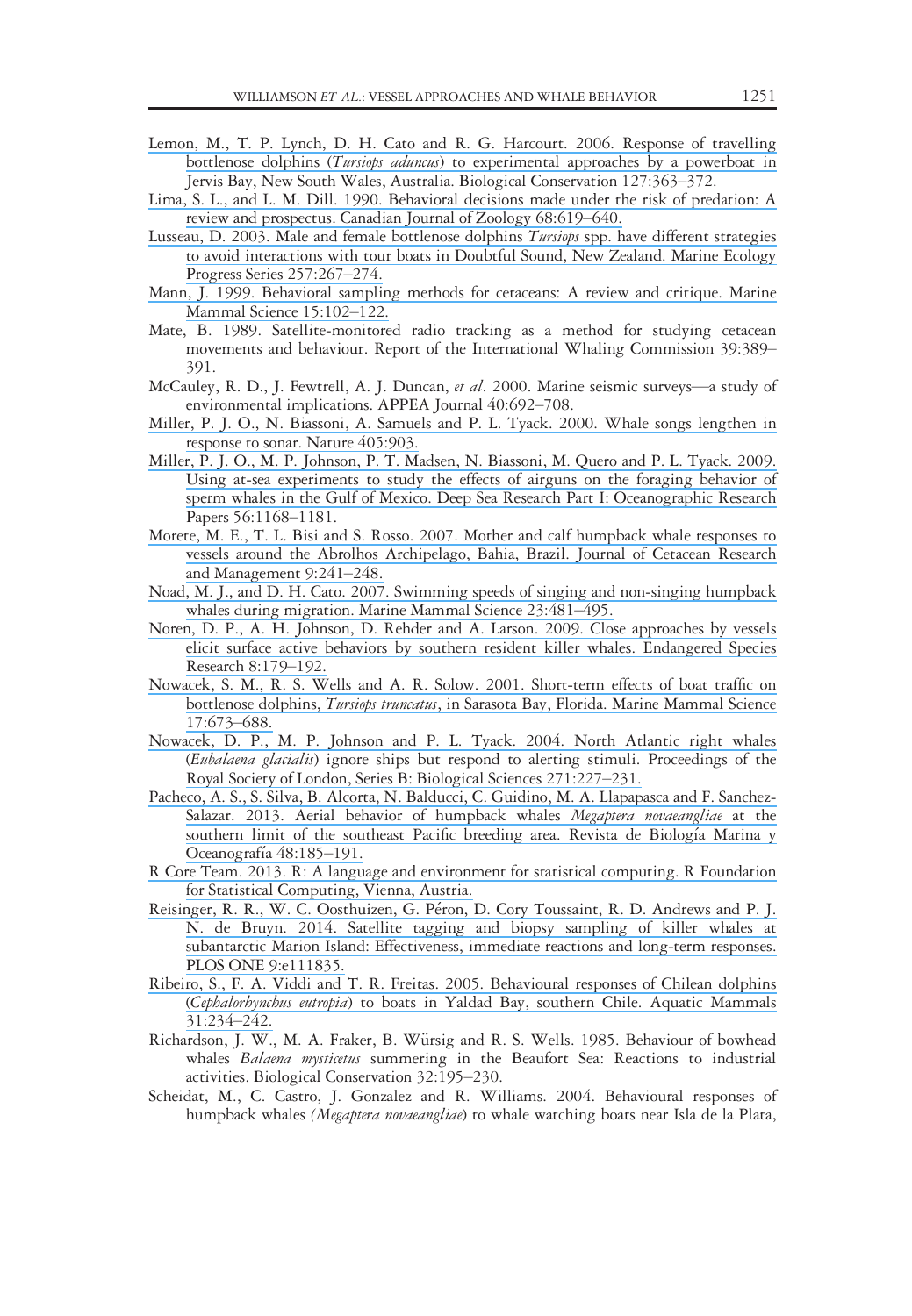Machalilla National Park, Ecuador. Journal of Cetacean Research and Management 6:63–68.

- [Schneider, K., R. W. Baird, S. Dawson, I. Visser and S. Childerhouse. 1998. Reactions of](https://www.researchgate.net/publication/230788998_Reactions_of_bottlenose_dolphins_to_tagging_attempts_using_a_remotely-deployed_suction-cup_tag?el=1_x_8&enrichId=rgreq-fd721b0735a7ab74e3b155e2d94872d5-XXX&enrichSource=Y292ZXJQYWdlOzMwMTY2ODI5MztBUzo0MTk2NDEwODA5OTE3NDVAMTQ3NzA2MTYzODcyMQ==) [bottlenose dolphins to tagging attempts using a remotely-deployed suction-cup tag.](https://www.researchgate.net/publication/230788998_Reactions_of_bottlenose_dolphins_to_tagging_attempts_using_a_remotely-deployed_suction-cup_tag?el=1_x_8&enrichId=rgreq-fd721b0735a7ab74e3b155e2d94872d5-XXX&enrichSource=Y292ZXJQYWdlOzMwMTY2ODI5MztBUzo0MTk2NDEwODA5OTE3NDVAMTQ3NzA2MTYzODcyMQ==) [Marine Mammal Science 14:316](https://www.researchgate.net/publication/230788998_Reactions_of_bottlenose_dolphins_to_tagging_attempts_using_a_remotely-deployed_suction-cup_tag?el=1_x_8&enrichId=rgreq-fd721b0735a7ab74e3b155e2d94872d5-XXX&enrichSource=Y292ZXJQYWdlOzMwMTY2ODI5MztBUzo0MTk2NDEwODA5OTE3NDVAMTQ3NzA2MTYzODcyMQ==)–324.
- [Stamation, K. A., D. B. Croft, P. D. Shaughnessy, K. A. Waples and S. V. Briggs. 2010.](https://www.researchgate.net/publication/230130414_Behavioral_responses_of_humpback_whales_Megaptera_novaeangliae_to_whale-watching_vessels_on_the_southeastern_coast_of_Australia?el=1_x_8&enrichId=rgreq-fd721b0735a7ab74e3b155e2d94872d5-XXX&enrichSource=Y292ZXJQYWdlOzMwMTY2ODI5MztBUzo0MTk2NDEwODA5OTE3NDVAMTQ3NzA2MTYzODcyMQ==) [Behavioral responses of humpback whales \(](https://www.researchgate.net/publication/230130414_Behavioral_responses_of_humpback_whales_Megaptera_novaeangliae_to_whale-watching_vessels_on_the_southeastern_coast_of_Australia?el=1_x_8&enrichId=rgreq-fd721b0735a7ab74e3b155e2d94872d5-XXX&enrichSource=Y292ZXJQYWdlOzMwMTY2ODI5MztBUzo0MTk2NDEwODA5OTE3NDVAMTQ3NzA2MTYzODcyMQ==)Megaptera novaeangliae) to whale-watching [vessels on the southeastern coast of Australia. Marine Mammal Science 26:98](https://www.researchgate.net/publication/230130414_Behavioral_responses_of_humpback_whales_Megaptera_novaeangliae_to_whale-watching_vessels_on_the_southeastern_coast_of_Australia?el=1_x_8&enrichId=rgreq-fd721b0735a7ab74e3b155e2d94872d5-XXX&enrichSource=Y292ZXJQYWdlOzMwMTY2ODI5MztBUzo0MTk2NDEwODA5OTE3NDVAMTQ3NzA2MTYzODcyMQ==)–122.
- Steckenreuter, A., R. Harcourt and L. Möller. 2011. Distance does matter: Close approaches by boats impede feeding and resting behaviour of Indo-Pacific bottlenose dolphins. Wildlife Research 38:455–463.
- [Stimpert, A. K., D. Mattila, E. M. Nosal and W. W. L. Au. 2012. Tagging young humpback](https://www.researchgate.net/publication/277439029_Tagging_young_humpback_whale_calves_Methodology_and_diving_behavior?el=1_x_8&enrichId=rgreq-fd721b0735a7ab74e3b155e2d94872d5-XXX&enrichSource=Y292ZXJQYWdlOzMwMTY2ODI5MztBUzo0MTk2NDEwODA5OTE3NDVAMTQ3NzA2MTYzODcyMQ==) [whale calves: Methodology and diving behavior. Endangered Species Research 19:11](https://www.researchgate.net/publication/277439029_Tagging_young_humpback_whale_calves_Methodology_and_diving_behavior?el=1_x_8&enrichId=rgreq-fd721b0735a7ab74e3b155e2d94872d5-XXX&enrichSource=Y292ZXJQYWdlOzMwMTY2ODI5MztBUzo0MTk2NDEwODA5OTE3NDVAMTQ3NzA2MTYzODcyMQ==)–17.
- [Tyack, P. 1981. Interactions between singing Hawaiian humpback whales and conspecifics](https://www.researchgate.net/publication/227104189_Tyack_P_Interactions_between_singing_hawaian_humpback_whales_and_conspecifics_nearby_Behav_Ecol_sociobiol_82_105-116?el=1_x_8&enrichId=rgreq-fd721b0735a7ab74e3b155e2d94872d5-XXX&enrichSource=Y292ZXJQYWdlOzMwMTY2ODI5MztBUzo0MTk2NDEwODA5OTE3NDVAMTQ3NzA2MTYzODcyMQ==) [nearby. Behavioral Ecology and Sociobiology 8:105](https://www.researchgate.net/publication/227104189_Tyack_P_Interactions_between_singing_hawaian_humpback_whales_and_conspecifics_nearby_Behav_Ecol_sociobiol_82_105-116?el=1_x_8&enrichId=rgreq-fd721b0735a7ab74e3b155e2d94872d5-XXX&enrichSource=Y292ZXJQYWdlOzMwMTY2ODI5MztBUzo0MTk2NDEwODA5OTE3NDVAMTQ3NzA2MTYzODcyMQ==)–116.
- [Van Parijs, S. M., and P. J. Corkeron. 2001. Boat traffic affects the acoustic behaviour of](https://www.researchgate.net/publication/231834697_Boat_traffic_affects_the_acoustic_behaviour_of_Pacific_humpback_dolphins_Sousa_chinensis?el=1_x_8&enrichId=rgreq-fd721b0735a7ab74e3b155e2d94872d5-XXX&enrichSource=Y292ZXJQYWdlOzMwMTY2ODI5MztBUzo0MTk2NDEwODA5OTE3NDVAMTQ3NzA2MTYzODcyMQ==) Pacific humpback dolphins, Sousa chinensis[. Journal of the Marine Biological Association](https://www.researchgate.net/publication/231834697_Boat_traffic_affects_the_acoustic_behaviour_of_Pacific_humpback_dolphins_Sousa_chinensis?el=1_x_8&enrichId=rgreq-fd721b0735a7ab74e3b155e2d94872d5-XXX&enrichSource=Y292ZXJQYWdlOzMwMTY2ODI5MztBUzo0MTk2NDEwODA5OTE3NDVAMTQ3NzA2MTYzODcyMQ==) [of the United Kingdom 81:533](https://www.researchgate.net/publication/231834697_Boat_traffic_affects_the_acoustic_behaviour_of_Pacific_humpback_dolphins_Sousa_chinensis?el=1_x_8&enrichId=rgreq-fd721b0735a7ab74e3b155e2d94872d5-XXX&enrichSource=Y292ZXJQYWdlOzMwMTY2ODI5MztBUzo0MTk2NDEwODA5OTE3NDVAMTQ3NzA2MTYzODcyMQ==)–538.
- [Wartzok, D., A. N. Popper, J. Gordon and J. Merrill. 2003. Factors affecting the responses of](https://www.researchgate.net/publication/233638567_Factors_Affecting_the_Responses_of_Marine_Mammals_to_Acoustic_Disturbance?el=1_x_8&enrichId=rgreq-fd721b0735a7ab74e3b155e2d94872d5-XXX&enrichSource=Y292ZXJQYWdlOzMwMTY2ODI5MztBUzo0MTk2NDEwODA5OTE3NDVAMTQ3NzA2MTYzODcyMQ==) [marine mammals to acoustic disturbance. Marine Technology Society Journal 37:6](https://www.researchgate.net/publication/233638567_Factors_Affecting_the_Responses_of_Marine_Mammals_to_Acoustic_Disturbance?el=1_x_8&enrichId=rgreq-fd721b0735a7ab74e3b155e2d94872d5-XXX&enrichSource=Y292ZXJQYWdlOzMwMTY2ODI5MztBUzo0MTk2NDEwODA5OTE3NDVAMTQ3NzA2MTYzODcyMQ==)–15.
- [Watkins, W. A. 1981. Reaction of three species of whales](https://www.researchgate.net/publication/229382704_Reaction_of_three_species_of_whales_Balaenoptera_physalus_Megaptera_novaeangliae_and_Balaenoptera_edeni_to_implanted_radio_tags?el=1_x_8&enrichId=rgreq-fd721b0735a7ab74e3b155e2d94872d5-XXX&enrichSource=Y292ZXJQYWdlOzMwMTY2ODI5MztBUzo0MTk2NDEwODA5OTE3NDVAMTQ3NzA2MTYzODcyMQ==) Balaenoptera physalus, Megaptera novaeangliae, and Balaenoptera edeni [to implanted radio tags. Deep Sea Research Part A.](https://www.researchgate.net/publication/229382704_Reaction_of_three_species_of_whales_Balaenoptera_physalus_Megaptera_novaeangliae_and_Balaenoptera_edeni_to_implanted_radio_tags?el=1_x_8&enrichId=rgreq-fd721b0735a7ab74e3b155e2d94872d5-XXX&enrichSource=Y292ZXJQYWdlOzMwMTY2ODI5MztBUzo0MTk2NDEwODA5OTE3NDVAMTQ3NzA2MTYzODcyMQ==) [Oceanographic Research Papers 28:589](https://www.researchgate.net/publication/229382704_Reaction_of_three_species_of_whales_Balaenoptera_physalus_Megaptera_novaeangliae_and_Balaenoptera_edeni_to_implanted_radio_tags?el=1_x_8&enrichId=rgreq-fd721b0735a7ab74e3b155e2d94872d5-XXX&enrichSource=Y292ZXJQYWdlOzMwMTY2ODI5MztBUzo0MTk2NDEwODA5OTE3NDVAMTQ3NzA2MTYzODcyMQ==)–599.
- [Whitehead, H. 1983. Structure and stability of humpback whale groups off Newfoundland.](https://www.researchgate.net/publication/237995588_Structure_and_stability_of_humpback_whale_groups_off_Newfoundland_Megaptera_novaeangliae?el=1_x_8&enrichId=rgreq-fd721b0735a7ab74e3b155e2d94872d5-XXX&enrichSource=Y292ZXJQYWdlOzMwMTY2ODI5MztBUzo0MTk2NDEwODA5OTE3NDVAMTQ3NzA2MTYzODcyMQ==) [Canadian Journal of Zoology 61:1391](https://www.researchgate.net/publication/237995588_Structure_and_stability_of_humpback_whale_groups_off_Newfoundland_Megaptera_novaeangliae?el=1_x_8&enrichId=rgreq-fd721b0735a7ab74e3b155e2d94872d5-XXX&enrichSource=Y292ZXJQYWdlOzMwMTY2ODI5MztBUzo0MTk2NDEwODA5OTE3NDVAMTQ3NzA2MTYzODcyMQ==)–1397.
- [Whittaker, D., and R. L. Knight. 1998. Understanding wildlife responses to humans.](https://www.researchgate.net/publication/285538544_Understanding_wildlife_responses_to_humans?el=1_x_8&enrichId=rgreq-fd721b0735a7ab74e3b155e2d94872d5-XXX&enrichSource=Y292ZXJQYWdlOzMwMTY2ODI5MztBUzo0MTk2NDEwODA5OTE3NDVAMTQ3NzA2MTYzODcyMQ==) [Wildlife Society Bulletin 26:312](https://www.researchgate.net/publication/285538544_Understanding_wildlife_responses_to_humans?el=1_x_8&enrichId=rgreq-fd721b0735a7ab74e3b155e2d94872d5-XXX&enrichSource=Y292ZXJQYWdlOzMwMTY2ODI5MztBUzo0MTk2NDEwODA5OTE3NDVAMTQ3NzA2MTYzODcyMQ==)–317.
- [Williams, R., and E. Ashe. 2007. Killer whale evasive tactics vary with boat number. Journal](https://www.researchgate.net/publication/227601346_Killer_whale_evasive_tactics_vary_with_boat_number?el=1_x_8&enrichId=rgreq-fd721b0735a7ab74e3b155e2d94872d5-XXX&enrichSource=Y292ZXJQYWdlOzMwMTY2ODI5MztBUzo0MTk2NDEwODA5OTE3NDVAMTQ3NzA2MTYzODcyMQ==) [of Zoology 272:390](https://www.researchgate.net/publication/227601346_Killer_whale_evasive_tactics_vary_with_boat_number?el=1_x_8&enrichId=rgreq-fd721b0735a7ab74e3b155e2d94872d5-XXX&enrichSource=Y292ZXJQYWdlOzMwMTY2ODI5MztBUzo0MTk2NDEwODA5OTE3NDVAMTQ3NzA2MTYzODcyMQ==)–397.
- [Winn, H. E., J. D. Goodyear, R. D. Kenney and R. O. Petricig. 1995. Dive patterns of tagged](https://www.researchgate.net/publication/222164005_Dive_patterns_of_right_whales_in_the_Great_South_Channel?el=1_x_8&enrichId=rgreq-fd721b0735a7ab74e3b155e2d94872d5-XXX&enrichSource=Y292ZXJQYWdlOzMwMTY2ODI5MztBUzo0MTk2NDEwODA5OTE3NDVAMTQ3NzA2MTYzODcyMQ==) [right whales in the Great South Channel. Continental Shelf Research 15:593](https://www.researchgate.net/publication/222164005_Dive_patterns_of_right_whales_in_the_Great_South_Channel?el=1_x_8&enrichId=rgreq-fd721b0735a7ab74e3b155e2d94872d5-XXX&enrichSource=Y292ZXJQYWdlOzMwMTY2ODI5MztBUzo0MTk2NDEwODA5OTE3NDVAMTQ3NzA2MTYzODcyMQ==)–611.
- Wisz, M. S., R. J. Hijmans, J. Li, A. T. Peterson, C. H. Graham and A. Guisan and NCEAS Predicting Species Distributions Working Group. 2008. Effects of sample size on the performance of species distribution models. Diversity and Distributions 14:763–773.

Received: 30 July 2015 Accepted: 21 March 2016

# Supporting Information

The following supporting information is available for this article online at http:// onlinelibrary.wiley.com/doi/10.1111/mms.12324/suppinfo.

Figure S1. Graph of the analysis to calculate the bout criterion interval (BCI) used to distinguish between long dives and surface intervals. Graph of the frequency distribution of interval lengths is shown. As width classes were not equal, probability densities (frequency/density of interval lengths in each time bin) were used. The BCI is highlighted with an arrow.

Table S1. Model estimates effect t-values and P-values for group travel speed data. Effect sizes have been back transformed where necessary. Estimates indicate increase (positive value) or decrease (negative value) in response variable when the predictor variable changed by one unit.